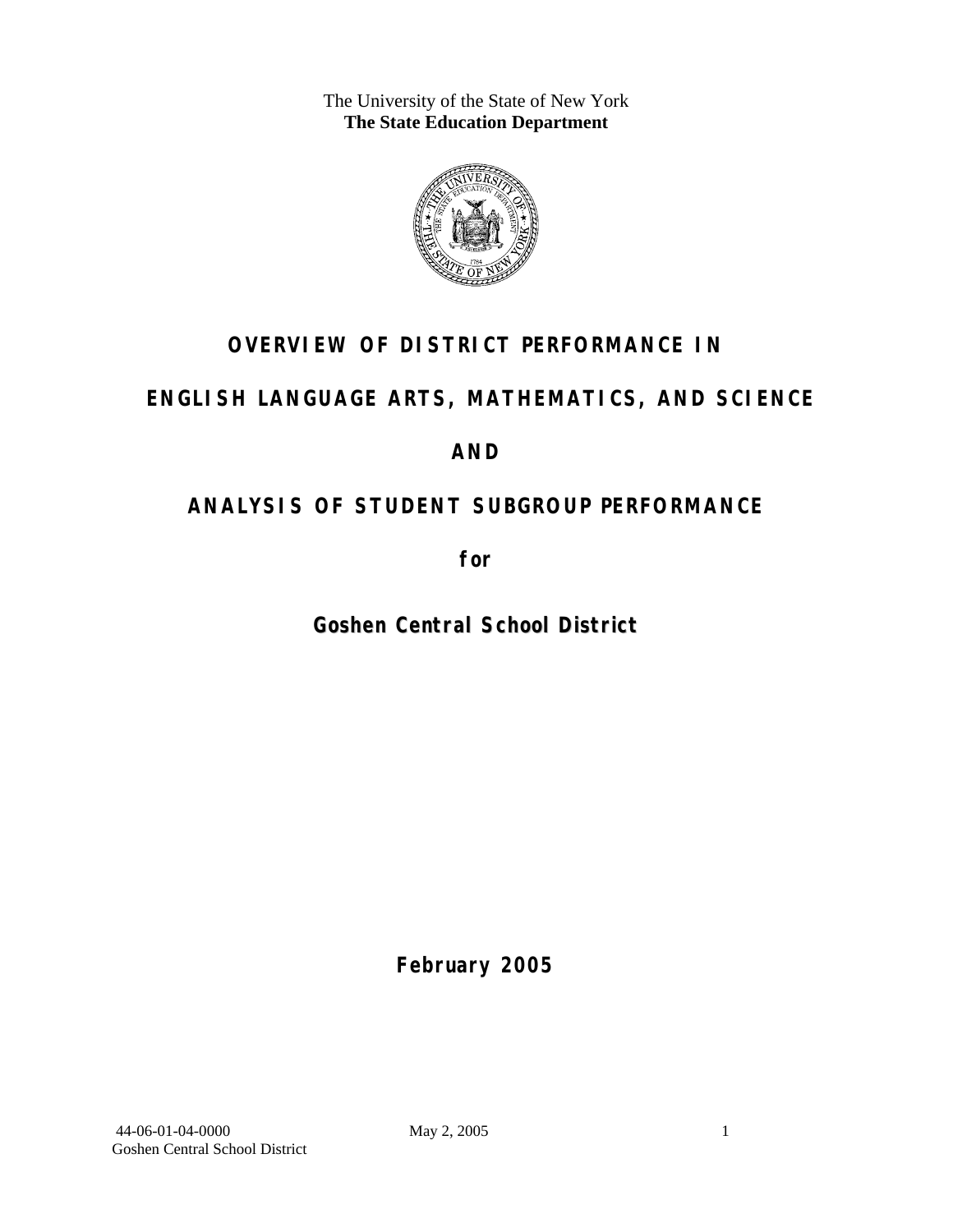#### **THE UNIVERSITY OF THE STATE OF NEW YORK**

#### **Regents of The University**

| Tonawanda             |
|-----------------------|
|                       |
| Staten Island         |
| New Rochelle          |
| Peru                  |
| <b>North Syracuse</b> |
| New York              |
| <b>Belle Harbor</b>   |
| <b>Buffalo</b>        |
| Hartsdale             |
| <b>Albany</b>         |
| <b>Bronx</b>          |
| <b>Binghamton</b>     |
| Rochester             |
| New York              |

# **President of The University and Commissioner of Education**

RICHARD P. MILLS

**Deputy Commissioner for Elementary, Middle, Secondary and Continuing Education**  JAMES A. KADAMUS

#### **Assistant Commissioner for Standards, Assessment and Reporting**  DAVID M. ABRAMS

**Coordinator, Information and Reporting Services** 

MARTHA P. MUSSER

The State Education Department does not discriminate on the basis of age, color, religion, creed, disability, marital status, veteran status, national origin, race, gender, genetic predisposition or carrier status, or sexual orientation in its educational programs, services and activities. Portions of this publication can be made available in a variety of formats, including braille, large print or audio tape, upon request. Inquiries concerning this policy of nondiscrimination should be directed to the Department's Office for Diversity, Ethics, and Access, Room 530, Education Building, Albany, NY 12234. **Requests for additional copies of this publication may be made by contacting the Publications Sales Desk, Room 309, Education Building, Albany, NY 12234.** 

Please address all correspondence about this report that is not related to data corrections to:

*School Report Card Coordinator Information and Reporting Services Team New York State Education Department Room 863 EBA 89 Washington Avenue Albany, NY 12234*  E-mail: *RPTCARD@mail.nysed.gov*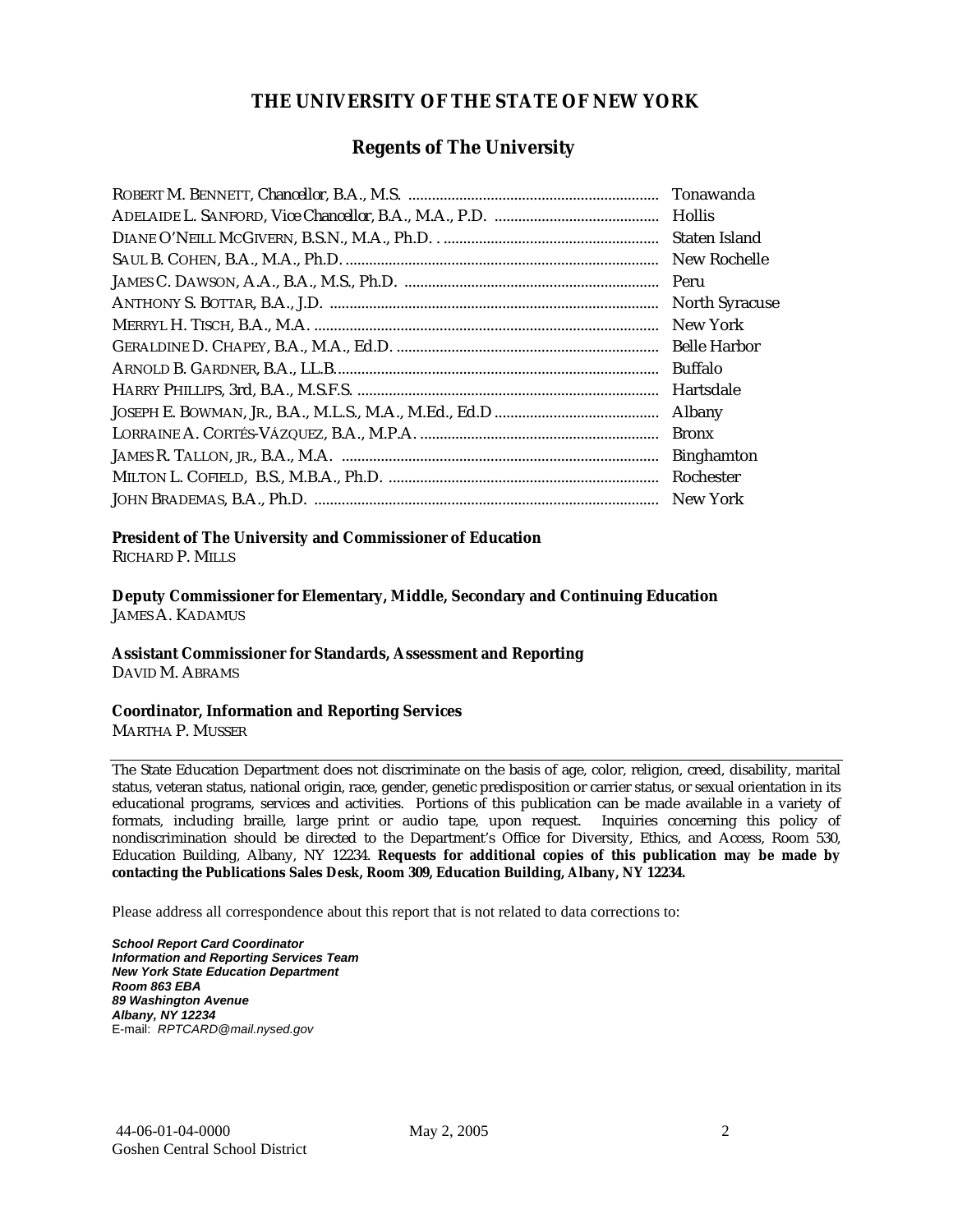The *New York State District Report Card* is an important part of the Board of Regents effort to raise learning standards for all students. It provides information to the public on student performance and other measures of district performance. Knowledge gained from the district report card on a district's strengths and weaknesses can be used to improve instruction and services to students.

The *New York State District Report Card* consists of three parts: the *Overview of District Performance in English Language Arts, Mathematics, and Science and Analysis of Student Subgroup Performance,* the *Comprehensive Information Report,* and the *Accountability Status Report.* The *Overview and Analysis* presents performance data on measures required by the federal No Child Left Behind Act: English, mathematics, science, and graduation rate. Performance data on other State assessments can be found in the *Comprehensive Information Report*. The *Accountability Status Report* provides information as to whether a district is making adequate progress toward enabling all students to achieve proficiency in English and mathematics.

State assessments are designed to help ensure that all students reach high learning standards. They show whether students are getting the foundation knowledge they need to succeed at the elementary, middle, and commencement levels and beyond. The State requires that students who are not making appropriate progress toward the standards receive academic intervention services.

In the *Overview*, performance on the elementary- and middle-level assessments in English language arts, mathematics, and science is reported in terms of mean scores and the percentage of students scoring at each of the four levels. These levels indicate performance on the standards from seriously deficient to advanced proficiency. Regents examination scores are reported in four score ranges. Scores of 65 to 100 are passing; scores of 55 to 64 earn credit toward a local diploma (with the approval of the local board of education). Though each elementary- and middle-level assessment is administered to students in a specific grade, secondary-level assessments are taken by students when they complete the coursework for the core curriculum. Therefore, the performance of students at the secondary level is measured for a student cohort rather than a group of students at a particular grade level. Students are grouped in cohorts according to the year in which they first entered grade 9.

The assessment data in the *Overview and Analysis* are for all tested students in the district, including general-education students and students with disabilities. In the *Overview*, each district's performance is compared with that of all public schools statewide. In the *Analysis*, performance is disaggregated by race/ethnicity, disability status, gender, limited English proficient status, income level, and migrant status.

Explanations of terms referred to or symbols used in this part of the district report card may be found in the glossary on the last page. Further information on the district report card may be found in the guide, *Understanding Your School Report Card: February 2005*, available on the Information and Reporting Services Web site at www.emsc.nysed.gov/irts.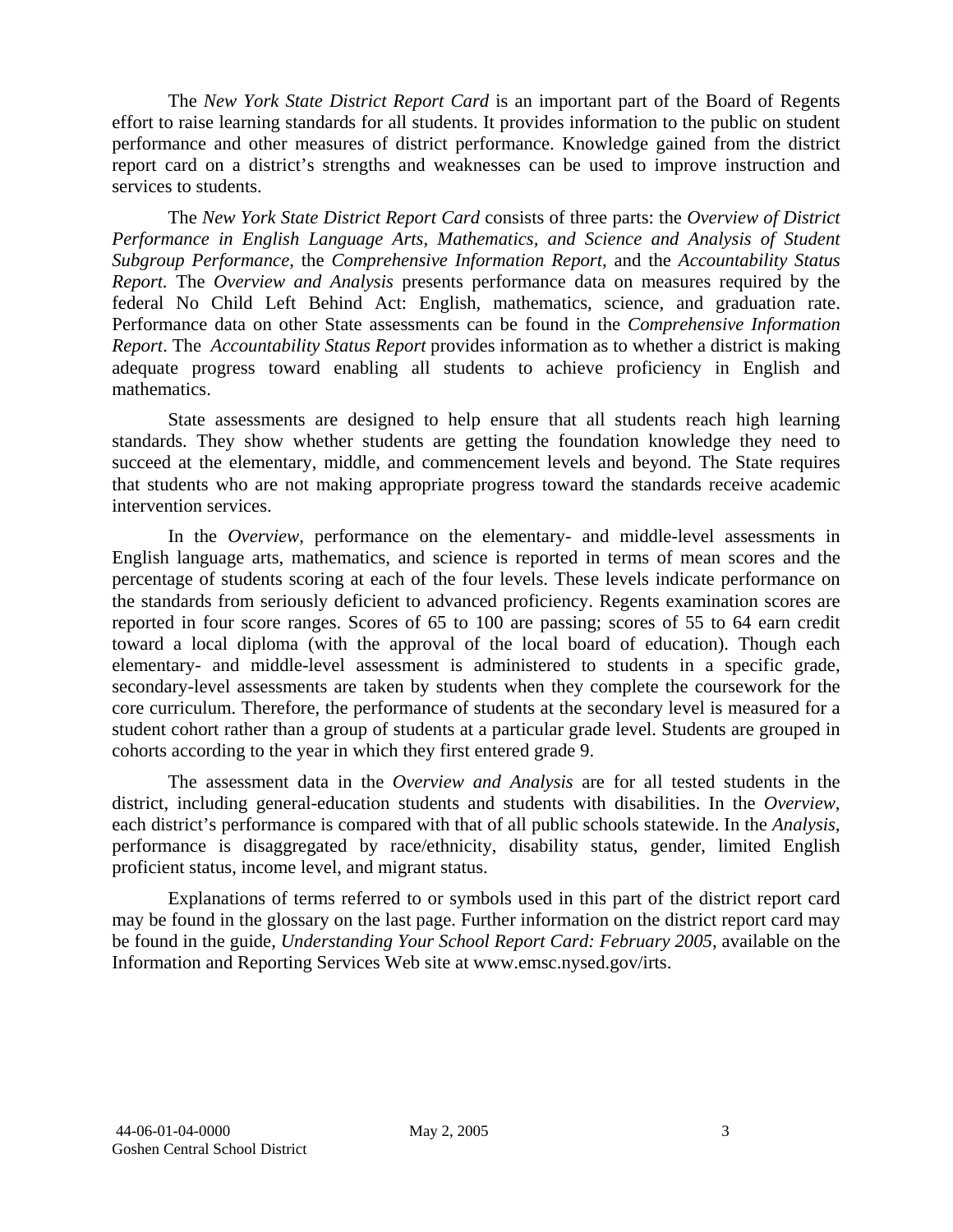# **Overview of District Performance in English Language Arts, Mathematics, and Science**

## **District Profile**

| Superintendent:<br>Rov Reese |             |  | (845)294-2410             |
|------------------------------|-------------|--|---------------------------|
| ' Organization               | Grade Range |  | <b>Student Enrollment</b> |
| $2003 - 04$                  | <b>NA</b>   |  | 2833                      |

| 2002–03 District-wide Total Expenditure per Pupil      | \$12.649 |
|--------------------------------------------------------|----------|
| 2002-03 NYS Public Schools Total Expenditure per Pupil | \$13,085 |

#### **2003–04 Core Classes Taught by Highly Qualified Teachers\***

| <b>Percent Taught</b><br>by Highly<br>Qualified<br><b>Teachers</b> |
|--------------------------------------------------------------------|
| 90%                                                                |
|                                                                    |

\*To meet the federal definition of "highly qualified," public school teachers of core academic subjects must have at least a bachelor's degree and be State certified for and demonstrate subject matter competency in the core academic subject(s) they teach.

#### **2003–04 Teachers with No Valid Teaching Certificate\***

| <b>Total Number of</b><br><b>Teachers</b> | <b>Percent with No</b><br><b>Valid Teaching</b><br><b>Certificate</b> |
|-------------------------------------------|-----------------------------------------------------------------------|
| 218                                       | 1%                                                                    |

\*Includes teachers with a modified temporary license.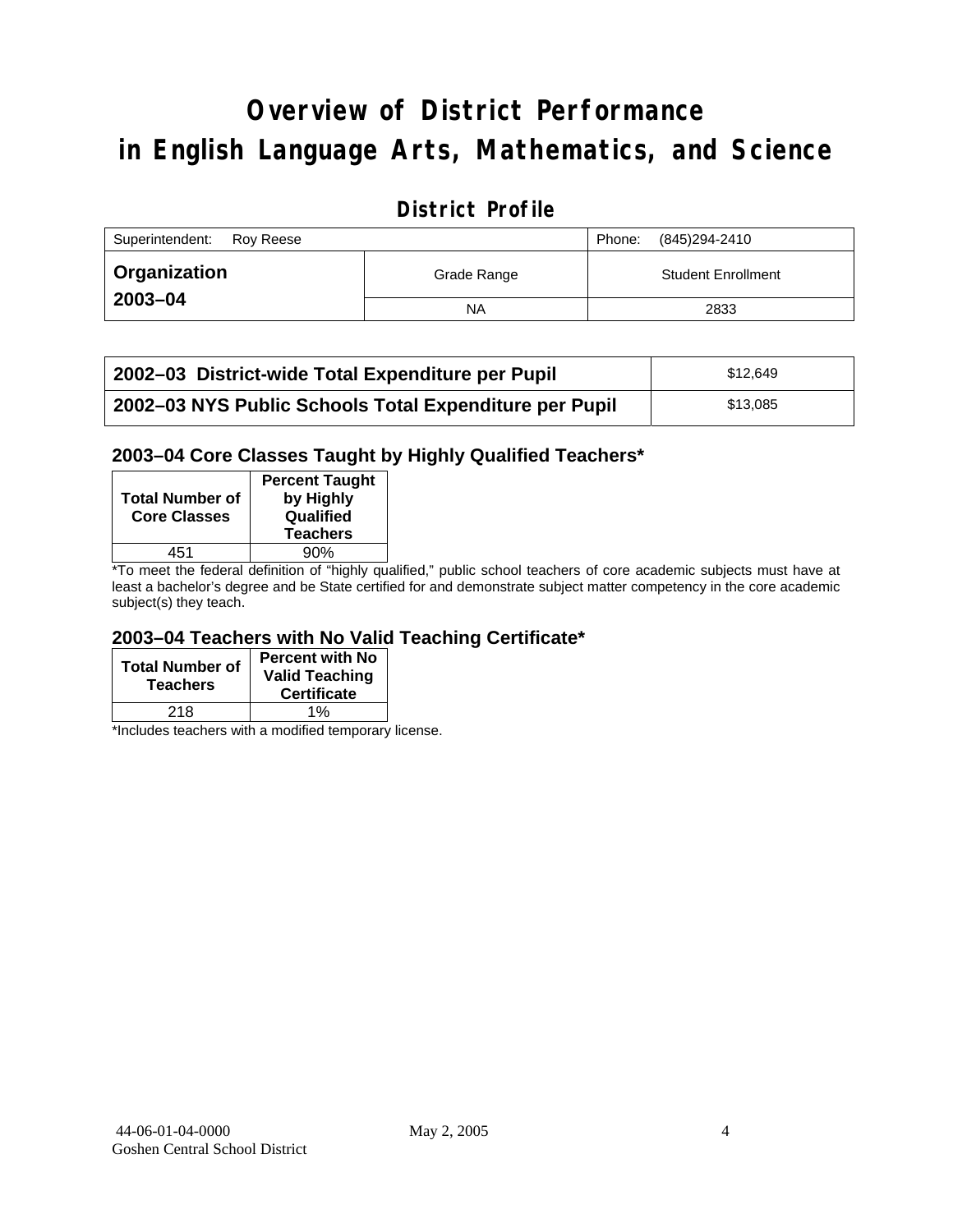English Language Arts



|                                          | <b>Counts of Students</b> |                    |                    |                    |                     |                   |
|------------------------------------------|---------------------------|--------------------|--------------------|--------------------|---------------------|-------------------|
| Performance at I<br><b>This District</b> | Level 1<br>455-602        | Level 2<br>603-644 | Level 3<br>645-691 | Level 4<br>692-800 | <b>Total Tested</b> | <b>Mean Score</b> |
| Jan-Feb 2002                             | 11                        | 53                 | 94                 | 46                 | 204                 | 664               |
| Feb 2003                                 | 13                        | 58                 | 105                | 55                 | 231                 | 663               |
| <b>Feb 2004</b>                          | 12                        | 78                 | 119                | 34                 | 243                 | 657               |

|         | Elementary-Level English Language Arts Levels — Listening, Reading, and Writing Standards                 |  |  |  |  |
|---------|-----------------------------------------------------------------------------------------------------------|--|--|--|--|
| Level 4 | These students exceed the standards and are moving toward high performance on the Regents examination.    |  |  |  |  |
| Level 3 | These students meet the standards and, with continued steady growth, should pass the Regents examination. |  |  |  |  |
| Level 2 | These students <b>need extra help</b> to meet the standards and pass the Regents examination.             |  |  |  |  |
| Level 1 | These students have serious academic deficiencies.                                                        |  |  |  |  |

**Performance of Limited English Proficient Students Taking the New York State English as a Second Language Achievement Test (NYSESLAT) as the Measure of English Language Arts Achievement**

| Grade 4 | Level 1 | Level 2 | Level 3 | Level 4 | <b>Total Tested</b> |
|---------|---------|---------|---------|---------|---------------------|
| 2004    |         |         |         |         |                     |

**Performance of Students with Severe Disabilities on the New York State Alternate Assessment (NYSAA) in English** 

| <b>Elementary</b><br>Level | AA-Level | <b>AA-Level 2</b> | AA-Level 3 | AA-Level 4 | <b>Total Tested</b> |
|----------------------------|----------|-------------------|------------|------------|---------------------|
| 2003-04                    |          |                   |            |            |                     |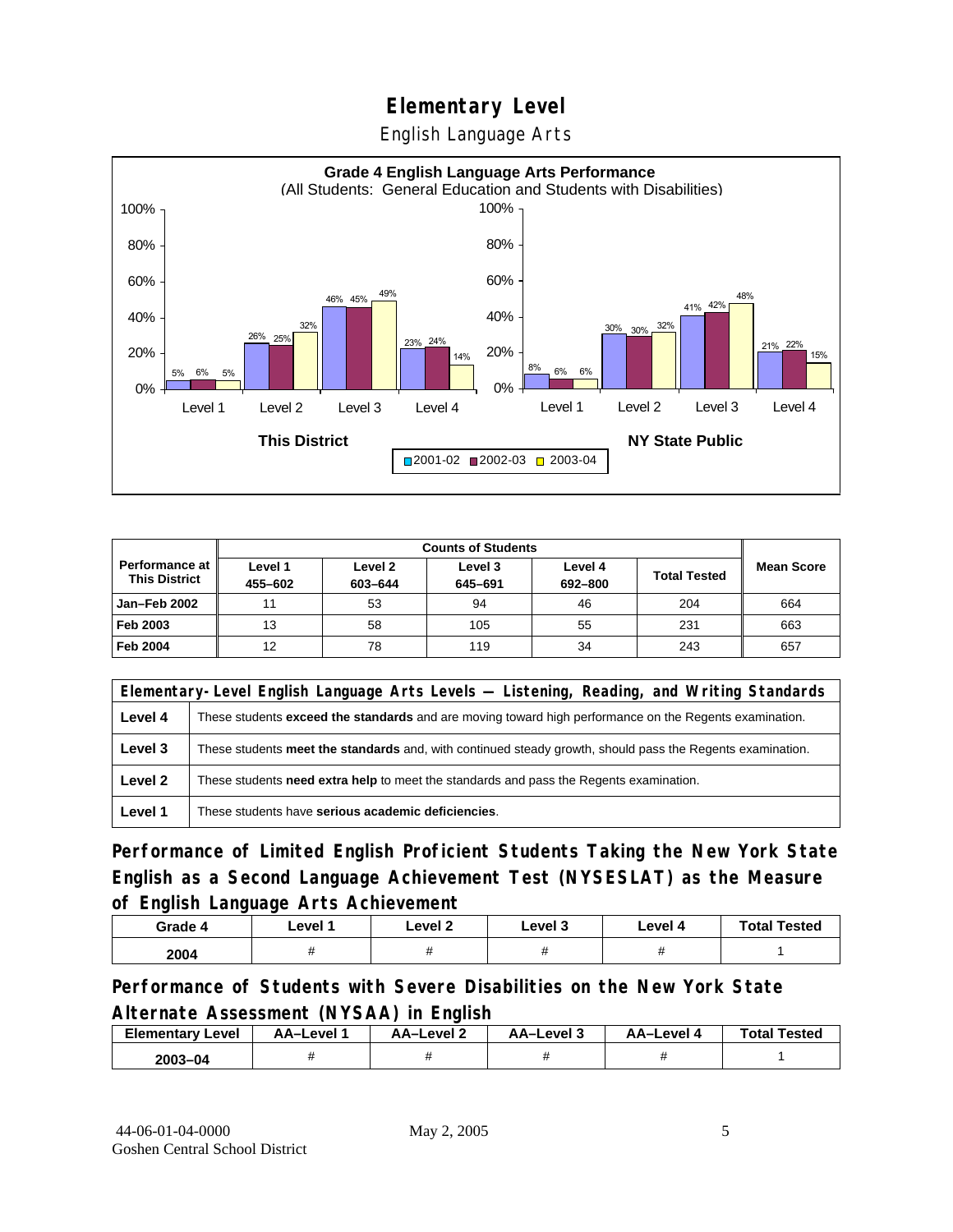#### Mathematics



|                                        | <b>Counts of Students</b> |                    |                    |                    |                     |                   |  |
|----------------------------------------|---------------------------|--------------------|--------------------|--------------------|---------------------|-------------------|--|
| Performance at<br><b>This District</b> | Level 1<br>448-601        | Level 2<br>602-636 | Level 3<br>637-677 | Level 4<br>678-810 | <b>Total Tested</b> | <b>Mean Score</b> |  |
| May 2002                               | 6                         | 41                 | 115                | 46                 | 208                 | 656               |  |
| May 2003                               |                           | 32                 | 131                | 61                 | 231                 | 660               |  |
| May 2004                               | 5                         | 43                 | 143                | 56                 | 247                 | 657               |  |

| Elementary-Level Mathematics Levels - |                                                                                                           |  |  |  |  |
|---------------------------------------|-----------------------------------------------------------------------------------------------------------|--|--|--|--|
|                                       | Knowledge, Reasoning, and Problem-Solving Standards                                                       |  |  |  |  |
| Level 4                               | These students exceed the standards and are moving toward high performance on the Regents examination.    |  |  |  |  |
| Level 3                               | These students meet the standards and, with continued steady growth, should pass the Regents examination. |  |  |  |  |
| Level 2                               | These students need extra help to meet the standards and pass the Regents examination.                    |  |  |  |  |
| Level 1                               | These students have serious academic deficiencies.                                                        |  |  |  |  |

#### **Performance of Students with Severe Disabilities on the New York State Alternate Assessment (NYSAA) in Mathematics**

| <b>Elementary Level</b> | AA-Level | AA-Level 2 | AA-Level 3 | <b>AA-Level 4</b> | <b>Total Tested</b> |
|-------------------------|----------|------------|------------|-------------------|---------------------|
| 2003-04                 |          |            |            |                   |                     |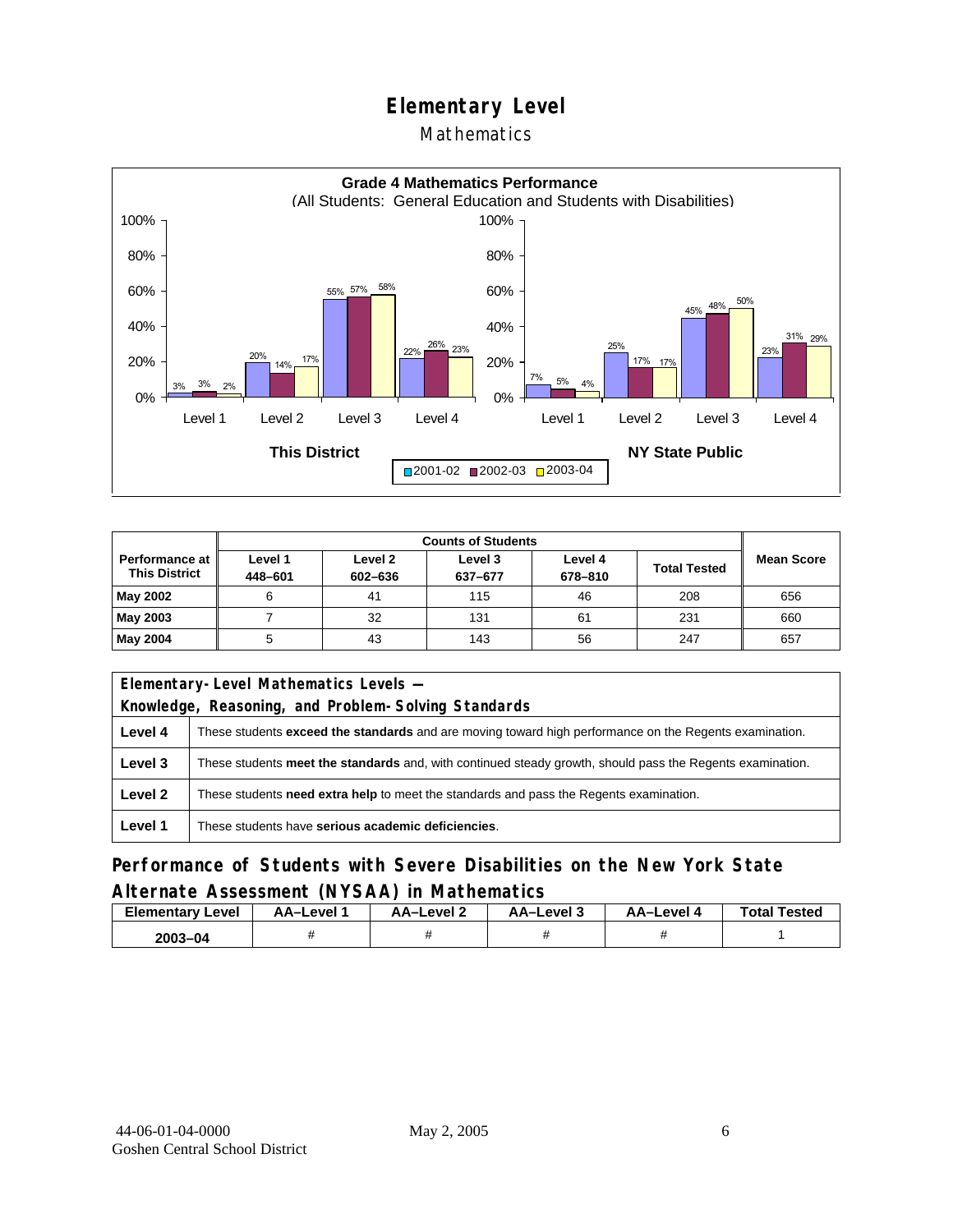Science\*



| Performance at<br><b>This District</b> | Level 1<br>0-44 | Level <sub>2</sub><br>$45 - 64$ | Level 3<br>$65 - 84$ | Level 4<br>85-100 | <b>Total Tested</b> | <b>Mean Score</b> |
|----------------------------------------|-----------------|---------------------------------|----------------------|-------------------|---------------------|-------------------|
| <b>May 2004</b>                        |                 | 18                              | 112                  | 95                | 229                 | 80                |

|         | Elementary-Level Science Levels -                                                                             |  |  |  |  |
|---------|---------------------------------------------------------------------------------------------------------------|--|--|--|--|
|         | Knowledge, Reasoning, and Problem-Solving Standards                                                           |  |  |  |  |
| Level 4 | These students <b>exceed the standards</b> and are moving toward high performance on the Regents examination. |  |  |  |  |
| Level 3 | These students meet the standards and, with continued steady growth, should pass the Regents examination.     |  |  |  |  |
| Level 2 | These students need extra help to meet the standards and pass the Regents examination.                        |  |  |  |  |
| Level 1 | These students have serious academic deficiencies.                                                            |  |  |  |  |

#### **Performance of Students with Severe Disabilities on the New York State Alternate Assessment (NYSAA) in Science**

| Elementarv<br>Level | AA-Level | AA-Level 2 | AA-Level 3 | AA-Level 4 | <b>Total Tested</b> |
|---------------------|----------|------------|------------|------------|---------------------|
| 2003-04             |          |            |            |            |                     |

\*Only one year of data is shown because a new assessment in elementary-level science was administered for the first time in 2003–04.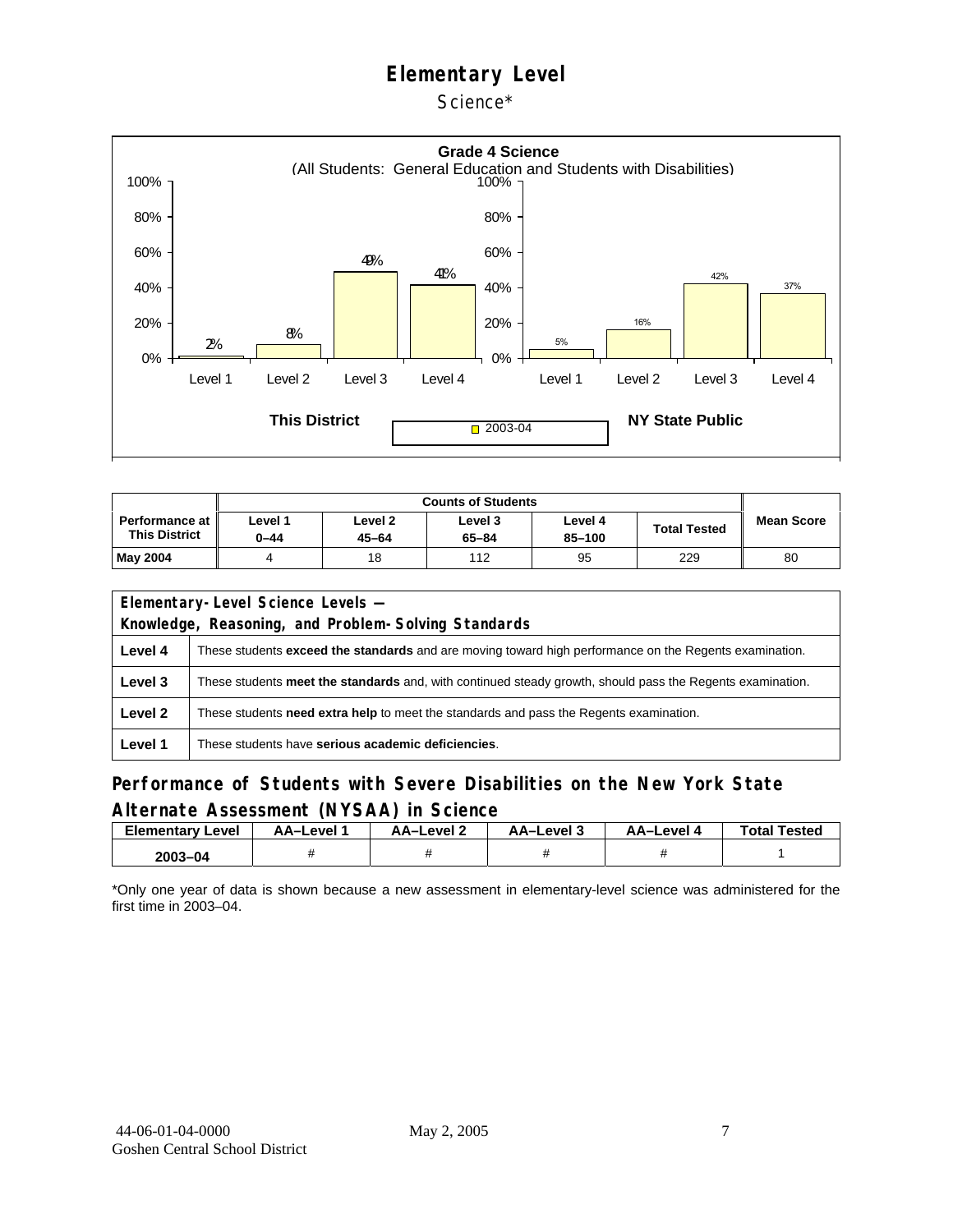#### English Language Arts



|                                        |                    |                    | <b>Counts of Students</b> |                    |                     |                   |
|----------------------------------------|--------------------|--------------------|---------------------------|--------------------|---------------------|-------------------|
| Performance at<br><b>This District</b> | Level 1<br>527-659 | Level 2<br>660-698 | Level 3<br>699-737        | Level 4<br>738-830 | <b>Total Tested</b> | <b>Mean Score</b> |
| <b>March 2002</b>                      | 10                 | 76                 | 84                        | 41                 | 211                 | 709               |
|                                        | Level 1<br>527-657 | Level 2<br>658-696 | Level 3<br>697-736        | Level 4<br>737-830 | <b>Total Tested</b> |                   |
| January 2003                           | 14                 | 106                | 98                        | 24                 | 242                 | 699               |
| January 2004                           | 8                  | 88                 | 104                       | 22                 | 222                 | 703               |

|         | Middle-Level English Language Arts Levels — Listening, Reading, and Writing Standards                         |  |  |  |  |
|---------|---------------------------------------------------------------------------------------------------------------|--|--|--|--|
| Level 4 | These students <b>exceed the standards</b> and are moving toward high performance on the Regents examination. |  |  |  |  |
| Level 3 | These students meet the standards and, with continued steady growth, should pass the Regents examination.     |  |  |  |  |
| Level 2 | These students need extra help to meet the standards and pass the Regents examination.                        |  |  |  |  |
| Level 1 | These students have serious academic deficiencies.                                                            |  |  |  |  |

**Performance of Limited English Proficient Students Taking the New York State English as a Second Language Achievement Test (NYSESLAT) as the Measure of English Language Arts Achievement**

| Grade 8 | Level 1 | Level <sub>2</sub> | Level 3 | Level 4 | <b>Total Tested</b> |
|---------|---------|--------------------|---------|---------|---------------------|
| 2004    |         |                    |         |         |                     |

**Performance of Students with Severe Disabilities on the New York State Alternate Assessment (NYSAA) in English** 

| <b>Middle Level</b> | AA-Level | AA-Level 2 | AA-Level 3 | AA-Level 4 | <b>Total Tested</b> |
|---------------------|----------|------------|------------|------------|---------------------|
| $2003 - 04$         |          |            |            |            |                     |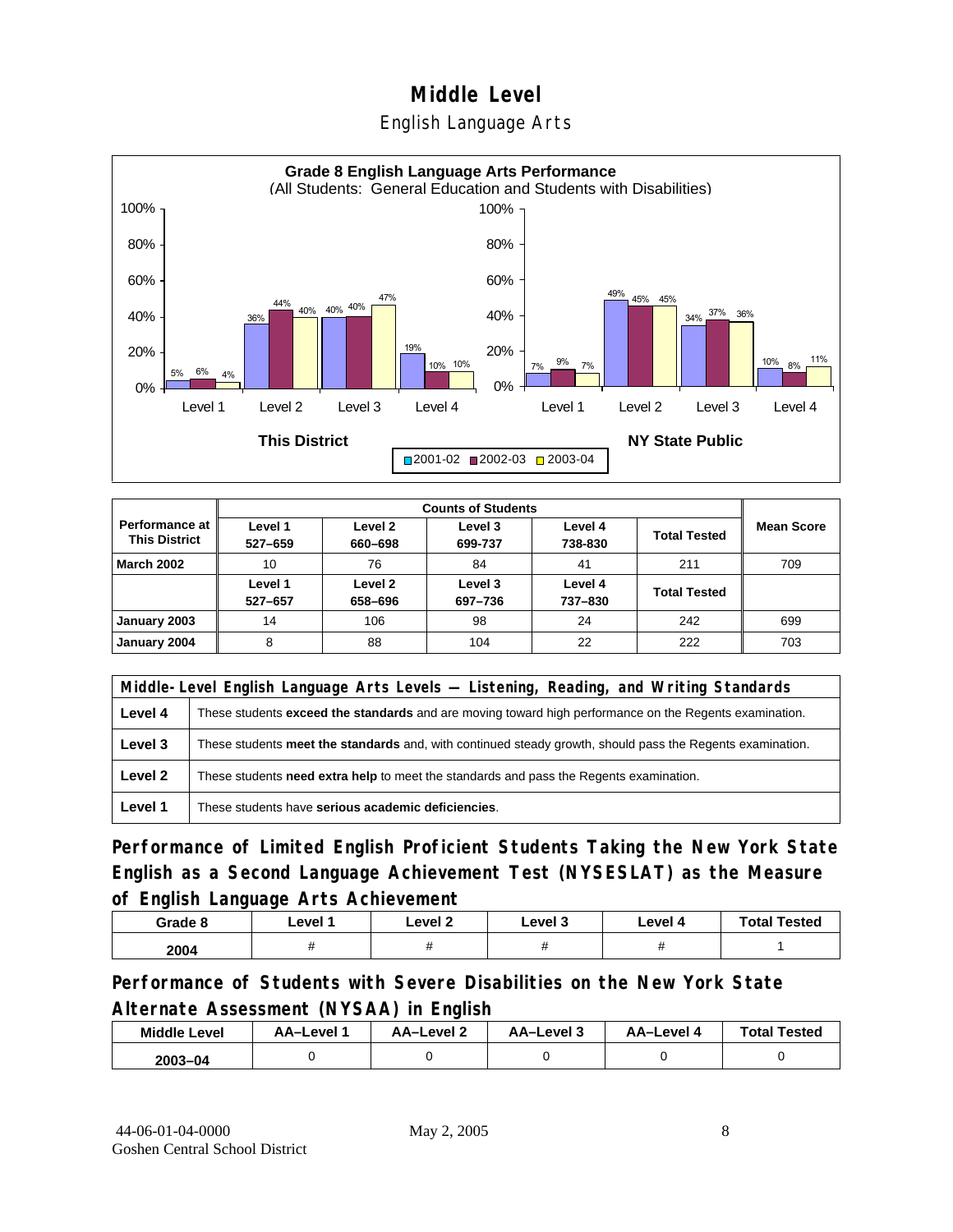#### Mathematics



|                                               |                    | <b>Counts of Students</b> |                    |                    |                     |                   |  |  |  |  |
|-----------------------------------------------|--------------------|---------------------------|--------------------|--------------------|---------------------|-------------------|--|--|--|--|
| <b>Performance at</b><br><b>This District</b> | Level 1<br>517-680 | Level 2<br>681-715        | Level 3<br>716-759 | Level 4<br>760-882 | <b>Total Tested</b> | <b>Mean Score</b> |  |  |  |  |
| May 2002                                      | 23                 | 48                        | 108                | 39                 | 218                 | 726               |  |  |  |  |
| May 2003                                      | 23                 | 63                        | 131                | 25                 | 242                 | 722               |  |  |  |  |
| May 2004                                      | 18                 | 40                        | 129                | 35                 | 222                 | 730               |  |  |  |  |

|         | Middle-Level Mathematics Levels — Knowledge, Reasoning, and Problem-Solving Standards                     |  |  |  |
|---------|-----------------------------------------------------------------------------------------------------------|--|--|--|
| Level 4 | These students exceed the standards and are moving toward high performance on the Regents examination.    |  |  |  |
| Level 3 | These students meet the standards and, with continued steady growth, should pass the Regents examination. |  |  |  |
| Level 2 | These students need extra help to meet the standards and pass the Regents examination.                    |  |  |  |
| Level 1 | These students have serious academic deficiencies.                                                        |  |  |  |

#### **Performance of Students with Severe Disabilities on the New York State Alternate Assessment (NYSAA) in Mathematics**

| Middle<br>Level | AA-Level | AA-Level 2 | AA-Level 3 | AA-Level 4 | <b>Total Tested</b> |
|-----------------|----------|------------|------------|------------|---------------------|
| 2003-<br>3-04   |          |            |            |            |                     |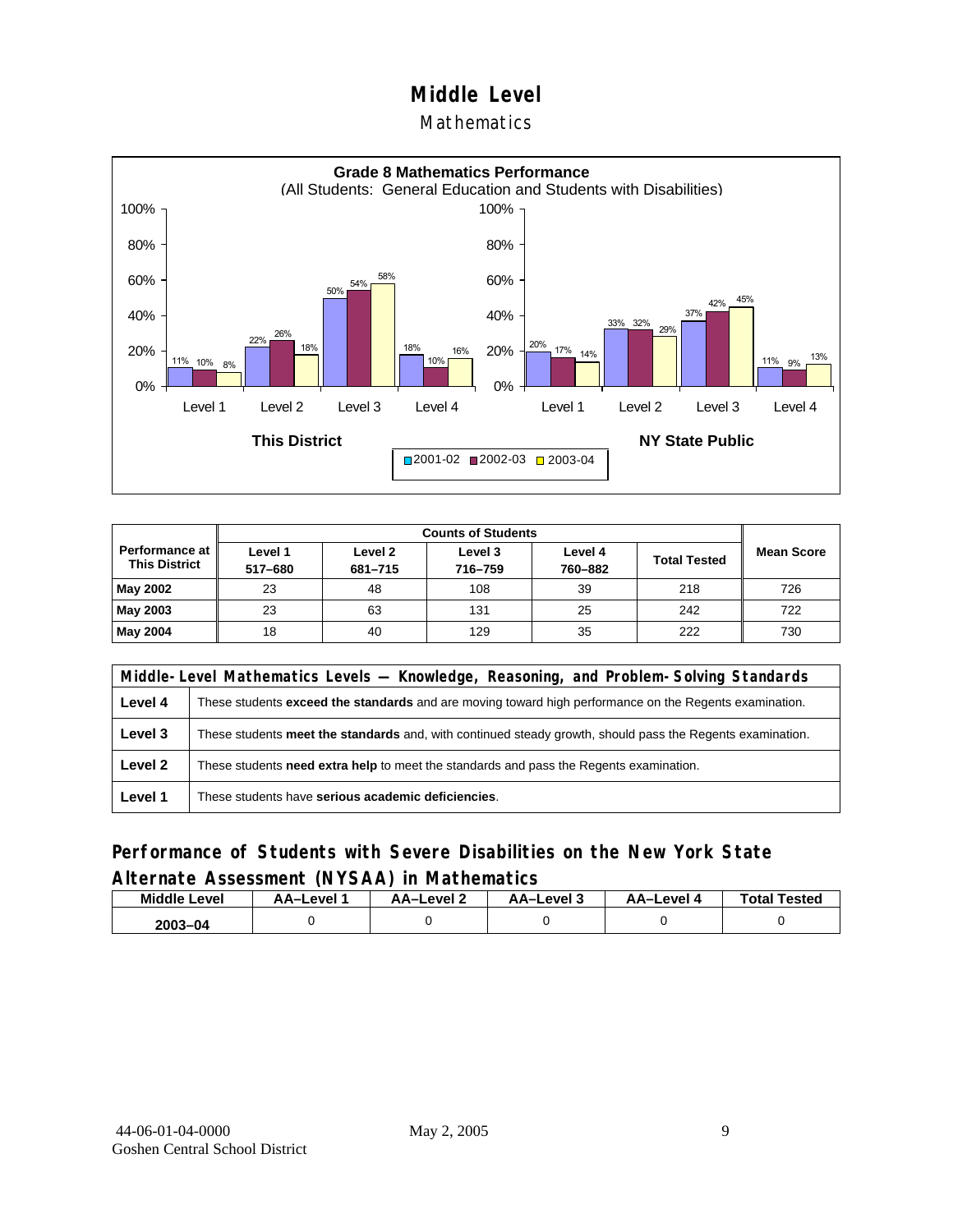#### **Science**



|                  |                             | ---- | ------ | ----- | ----- | .   |    |
|------------------|-----------------------------|------|--------|-------|-------|-----|----|
| <b>June 2002</b> | <b>Middle-Level Science</b> |      | 14     | 82    | 114   | 212 | 83 |
|                  | <b>Regents Science</b>      |      |        |       |       |     |    |
| January/         | <b>Middle-Level Science</b> |      | 21     | 100   | 104   | 230 | 80 |
| June 2003        | <b>Regents Science</b>      |      |        |       |       |     |    |
| January/         | <b>Middle-Level Science</b> |      | 19     | 110   | 82    | 216 | 79 |
|                  | June 2004   Regents Science |      |        |       |       |     |    |

|         | Middle-Level Science Levels — Knowledge, Reasoning, and Problem-Solving Standards*                                                                                                                  |  |  |  |  |
|---------|-----------------------------------------------------------------------------------------------------------------------------------------------------------------------------------------------------|--|--|--|--|
| Level 4 | These students <b>exceed the standards</b> on the middle-level science test and are moving toward high performance<br>on the Regents examinations or score 85–100 on a Regents science examination. |  |  |  |  |
| Level 3 | These students meet the standards on the middle-level science test and, with continued steady growth, should<br>pass the Regents examinations or score 65–84 on a Regents science examination.      |  |  |  |  |
| Level 2 | These students need extra help to meet the standards for middle-level science and to pass the Regents<br>examinations or score 55-64 on a Regents science examination.                              |  |  |  |  |
| Level 1 | These students have serious academic deficiencies as evidenced in the middle-level science test or score 0–54<br>on a Regents science examination.                                                  |  |  |  |  |

\*Students may demonstrate proficiency in middle-level science by scoring at Level 3 or above on the middle-level science test or by scoring 65 or above on a Regents examination in science.

#### **Performance of Students with Severe Disabilities on the New York State Alternate Assessment (NYSAA) in Science**

| <b>Middle Level</b> | AA-Level | <b>AA-Level 2</b> | AA-Level 3 | AA–Level 4 | <b>Total Tested</b> |  |
|---------------------|----------|-------------------|------------|------------|---------------------|--|
| 2003-04             |          |                   |            |            |                     |  |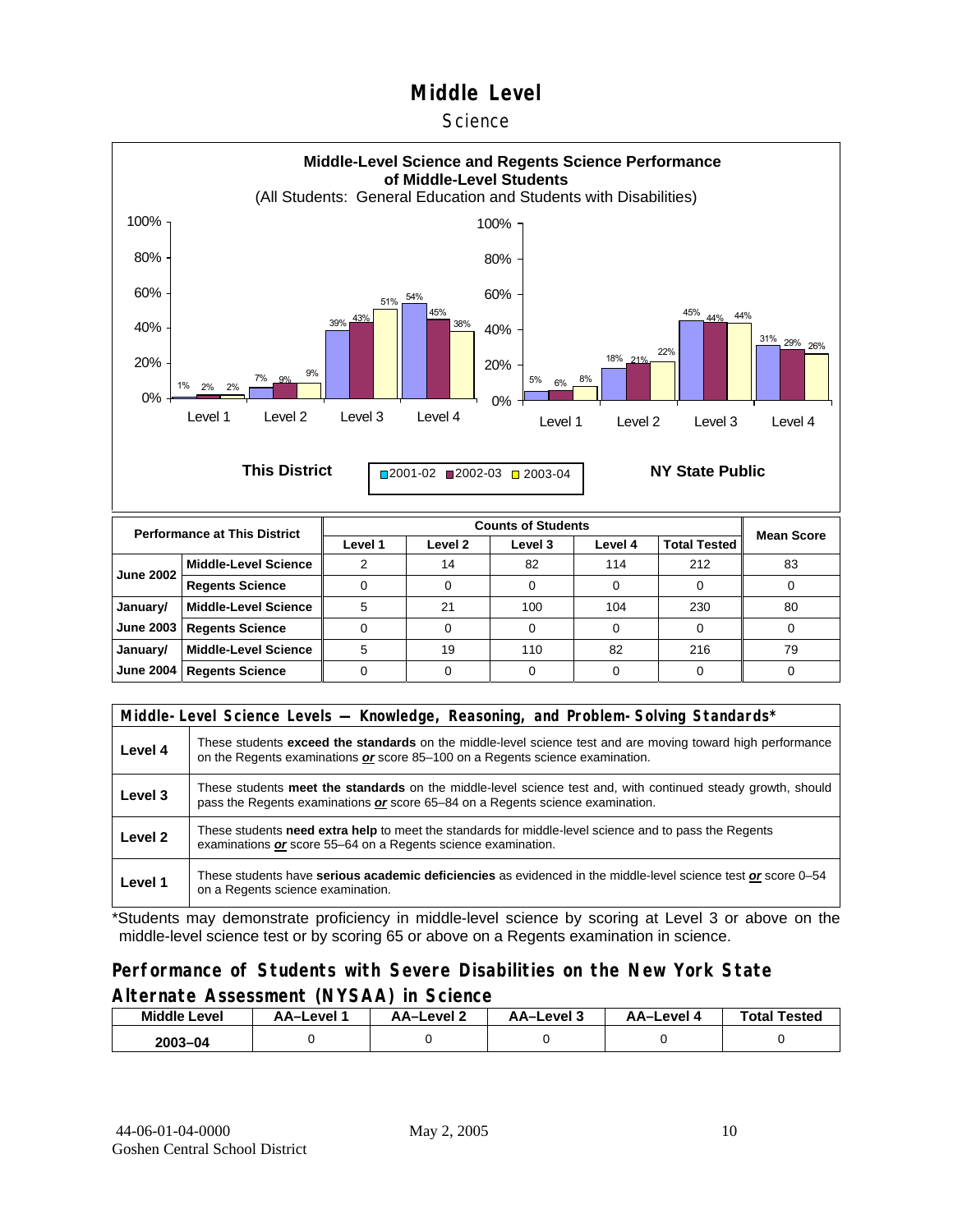# **High School English Achievement after Four Years of Instruction**

 The graphs and tables below present performance of the 1998, 1999, and 2000 cohort members, four years after entering grade 9, in meeting the graduation assessment requirement in English. In the graph, students passing approved alternatives to this examination are counted as scoring in the 65 to 84 range. RCT results are not included in the graph. The data in these tables and charts show the performance of the cohorts as of June 30<sup>th</sup> of the fourth year after first entering grade 9. Data for the 1999 and 2000 cohorts include all students in cohorts in the district's schools, students continuously enrolled in the district who transferred between schools within the district, and students placed outside the district but who are the reporting responsibility of the district. Data for the 1998 cohort include all students in the cohort in the district's schools.



| English Graduation Requirement Achievement after Four Years of High School* |                       |                                          |                                           |                                           |                                            |                                       |  |  |  |  |
|-----------------------------------------------------------------------------|-----------------------|------------------------------------------|-------------------------------------------|-------------------------------------------|--------------------------------------------|---------------------------------------|--|--|--|--|
|                                                                             | <b>Cohort Members</b> | <b>Highest Score</b><br>Between 0 and 54 | <b>Highest Score</b><br>Between 55 and 64 | <b>Highest Score</b><br>Between 65 and 84 | <b>Highest Score</b><br>Between 85 and 100 | Approved<br><b>Alternative Credit</b> |  |  |  |  |
|                                                                             | <b>All Students</b>   |                                          |                                           |                                           |                                            |                                       |  |  |  |  |
| 1998 Cohort                                                                 | 179                   |                                          |                                           | 108                                       | 54                                         |                                       |  |  |  |  |
| 1999 Cohort                                                                 | 174                   | 13                                       | 14                                        |                                           |                                            |                                       |  |  |  |  |
| 2000 Cohort                                                                 | 178                   |                                          |                                           |                                           | 76                                         |                                       |  |  |  |  |

\*Assessments used to determine counts in this table include the Regents examination in comprehensive English, the component retest in English, and approved alternatives.

| Performance of Students Who Took the Regents Competency<br>Tests in Reading and Writing to Meet the Graduation Requirement* |  |   |  |  |  |  |  |  |
|-----------------------------------------------------------------------------------------------------------------------------|--|---|--|--|--|--|--|--|
| <b>Failed RCT in Reading</b><br><b>Passed the RCTs</b><br>and/or Writing                                                    |  |   |  |  |  |  |  |  |
| 1998 Cohort                                                                                                                 |  |   |  |  |  |  |  |  |
| 1999 Cohort                                                                                                                 |  |   |  |  |  |  |  |  |
| 2000 Cohort                                                                                                                 |  | 5 |  |  |  |  |  |  |

\*Includes only students eligible for the safety net who did not score 55 or higher on the Regents examination or an approved alternative. Some students in the "Passed the RCTs" counts are also included in the 0–54 counts in the graph above.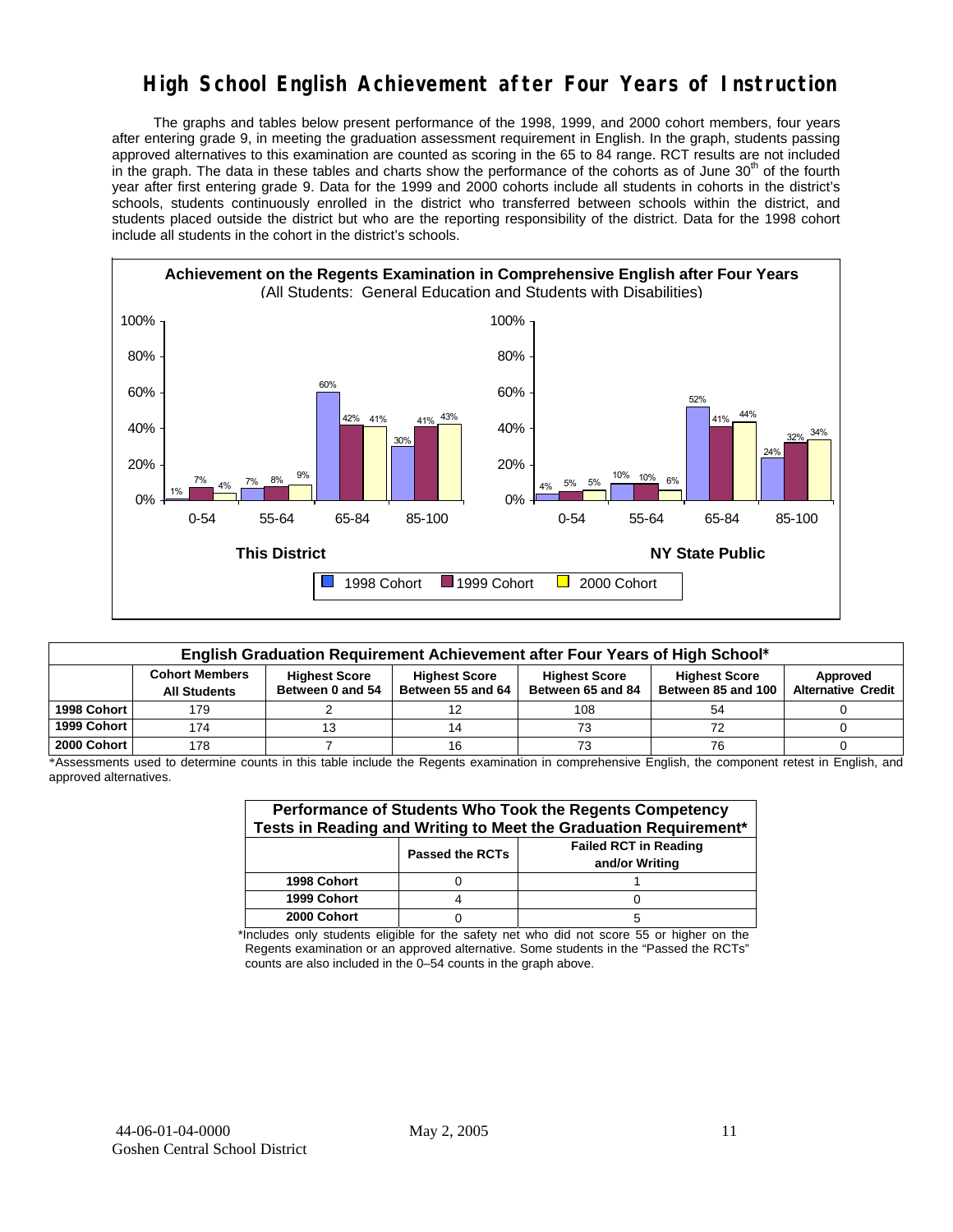# **High School Mathematics Achievement after Four Years of Instruction**

 The graphs and tables below present performance of the 1998, 1999, and 2000 cohort members, four years after entering grade 9, in meeting the graduation assessment requirement in mathematics. In the graph, students passing approved alternatives to these examinations are counted as scoring in the 65 to 84 range. RCT results are not included in the graph. The data in these tables and charts show the performance of the cohorts as of June 30<sup>th</sup> of the fourth year after first entering grade 9. Data for the 1999 and 2000 cohorts include all students in cohorts in the district's schools, students continuously enrolled in the district who transferred between schools within the district, and students placed outside the district but who are the reporting responsibility of the district. Data for the 1998 cohort include all students in the cohort in the district's schools.



| Mathematics Graduation Requirement Achievement after Four Years of High School* |                                              |                      |                                                            |                                           |                                            |                                       |  |  |  |  |
|---------------------------------------------------------------------------------|----------------------------------------------|----------------------|------------------------------------------------------------|-------------------------------------------|--------------------------------------------|---------------------------------------|--|--|--|--|
|                                                                                 | <b>Cohort Members</b><br><b>All Students</b> | <b>Highest Score</b> | <b>Highest Score</b><br>Between 0 and 54 Between 55 and 64 | <b>Highest Score</b><br>Between 65 and 84 | <b>Highest Score</b><br>Between 85 and 100 | Approved<br><b>Alternative Credit</b> |  |  |  |  |
| 1998 Cohort                                                                     | 179                                          | 16                   | 18                                                         |                                           |                                            |                                       |  |  |  |  |
| 1999 Cohort                                                                     | 174                                          |                      | 19                                                         | 89                                        | 54                                         |                                       |  |  |  |  |
| 2000 Cohort                                                                     | 178                                          | 20                   |                                                            | 93                                        | 37                                         |                                       |  |  |  |  |

\*Assessments used to determine counts in this table include a Regents examination in mathematics, the component retest in mathematics, and approved alternatives.

| Performance of Students Who Took the Regents Competency<br>Test in Mathematics to Meet the Graduation Requirement* |                       |                                          |  |  |  |  |  |
|--------------------------------------------------------------------------------------------------------------------|-----------------------|------------------------------------------|--|--|--|--|--|
|                                                                                                                    | <b>Passed the RCT</b> | <b>Failed at Least</b><br><b>One RCT</b> |  |  |  |  |  |
| 1998 Cohort                                                                                                        |                       |                                          |  |  |  |  |  |
| 1999 Cohort                                                                                                        |                       |                                          |  |  |  |  |  |
| 2000 Cohort                                                                                                        |                       |                                          |  |  |  |  |  |

\*Includes only students eligible for the safety net who did not score 55 or higher on the Regents examination or an approved alternative. Some students in the "Passed the RCTs" counts are also included in the 0–54 counts in the graph above.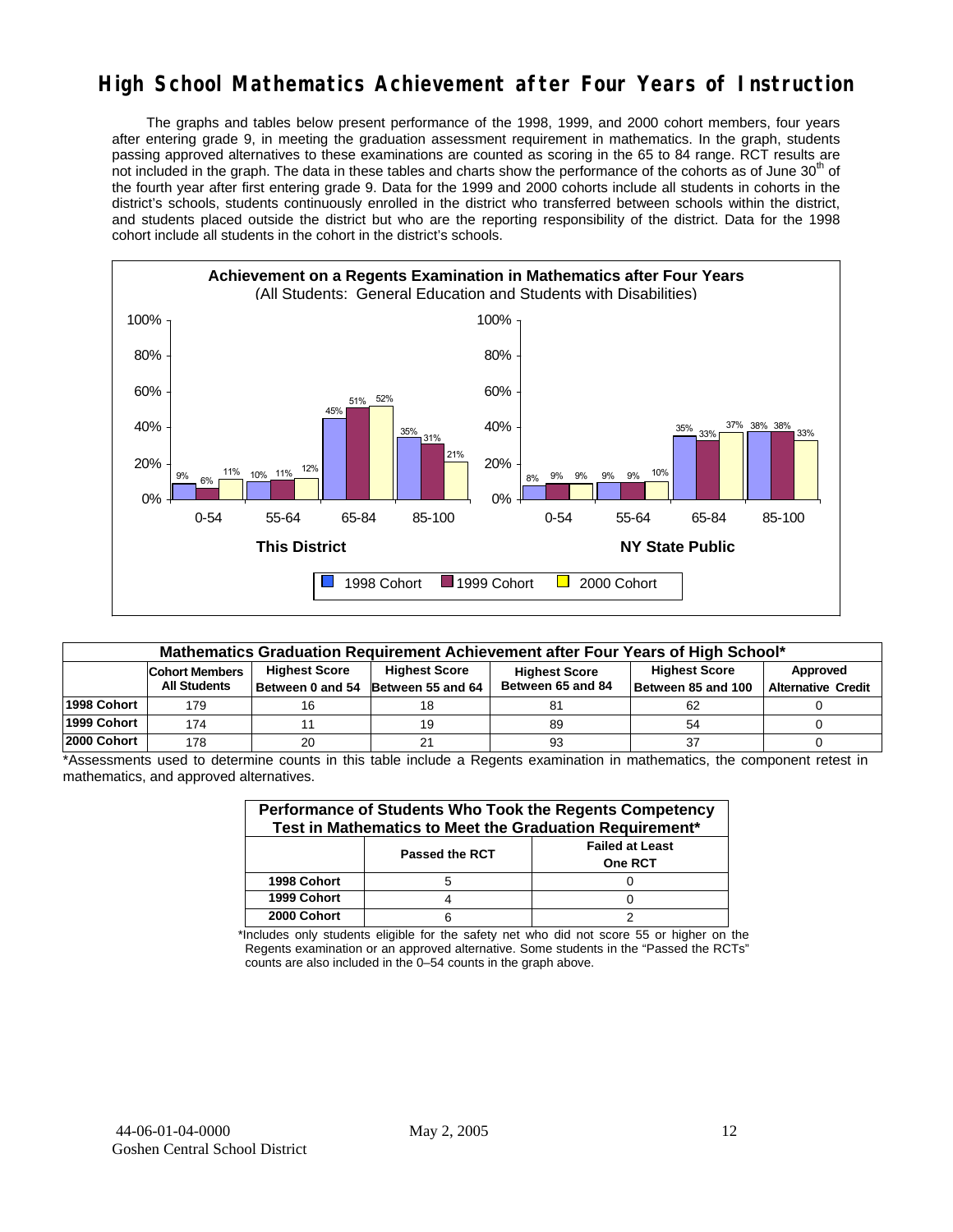# **Cohort Graduation Rates**

 Students were counted as graduates if they earned a local diploma with or without a Regents endorsement by August 31<sup>st</sup> of the fourth year after first entering grade 9. The graduation-rate cohort includes students who transferred to general education development (GED) programs. These students were not counted in the 1998 and 1999 school accountability cohort for English and mathematics.



| <b>Cohort Graduation Rates</b> |                                  |                                                               |                            |     |  |  |  |  |  |
|--------------------------------|----------------------------------|---------------------------------------------------------------|----------------------------|-----|--|--|--|--|--|
|                                | <b>Cohort</b><br>Members*<br>(a) | <b>Graduation Rate</b><br>Cohort<br><b>Members</b><br>$(a+b)$ | <b>Number</b><br>Graduated |     |  |  |  |  |  |
| 1998 Cohort                    | 169                              |                                                               | 171                        | 167 |  |  |  |  |  |
| 1999 Cohort                    | 172                              |                                                               | 173                        | 164 |  |  |  |  |  |

\*Count as of August 31<sup>st</sup> of the fourth year after first entering grade 9.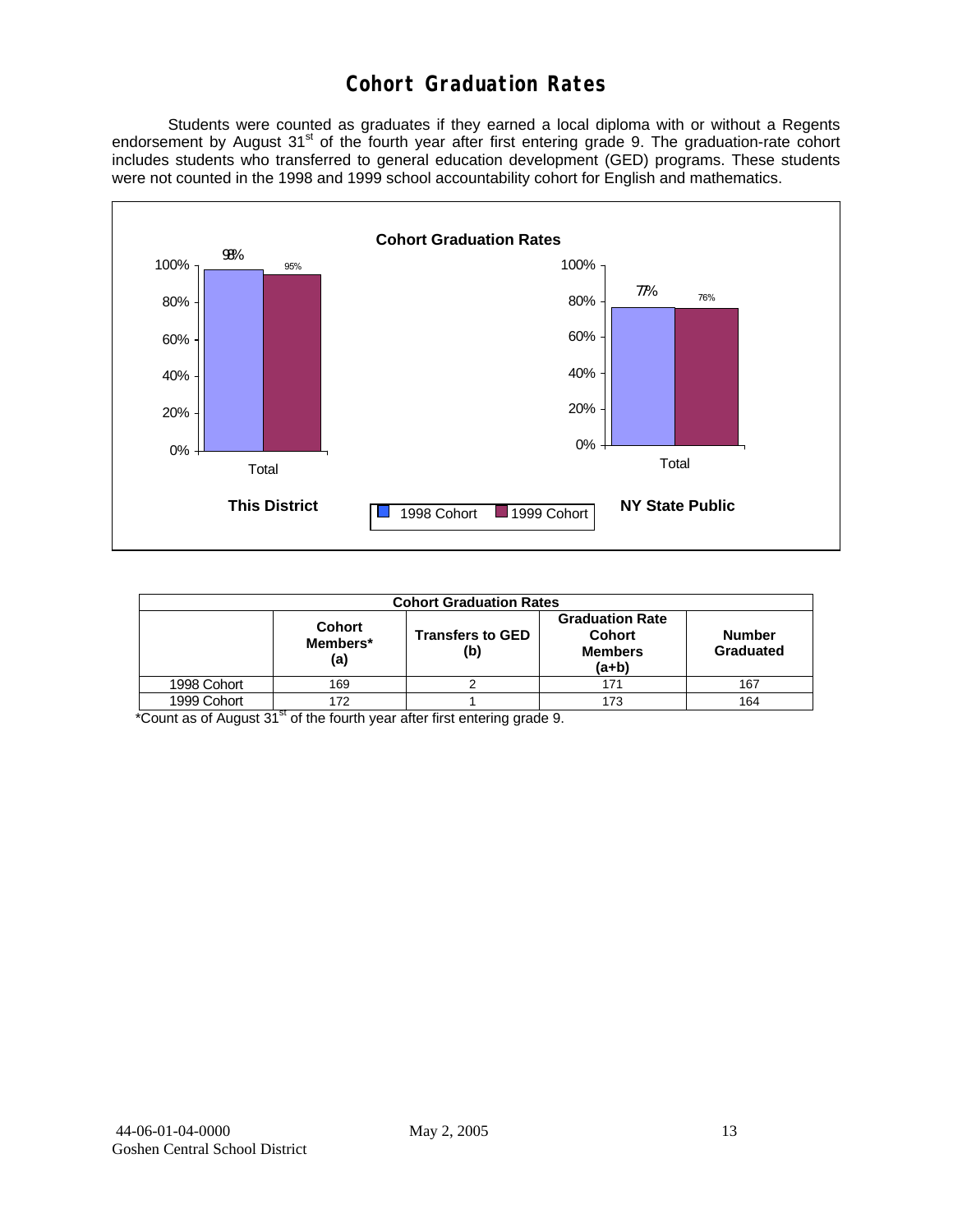# **Analysis of Student Subgroup Performance**

Historically, on State assessments the average performance of Black, Hispanic, and Native American students has been lower than that of White and Asian students. Similarly, students from lowincome families have not performed as well as those from higher income families. A high priority of the Board of Regents is to eliminate these gaps in student performance. In addition, Title I of the federal Elementary and Secondary Education Act includes explicit requirements "to ensure that students served by Title I are given the same opportunity to achieve to high standards and are held to the same high expectations as all students in each State."

This section of the district report card provides performance data for two years by racial/ethnic group, disability status, gender, English proficiency status, income level, and migrant status. The purpose of the student subgroup analyses is to determine if students who perform below the standards in any school tend to fall into particular groups, such as minority students, limited English proficient students, or economically disadvantaged students. If these analyses provide evidence that students in one of the groups achieve at a lower level than other students, the district should examine the reasons for this lower performance and make necessary changes in curriculum, instruction, and student support services to remedy these performance gaps. If your district did not report data for the 2003–04 school year for a subject and grade, a table showing data for subgroups in that subject and grade will not be included in the *Analysis*.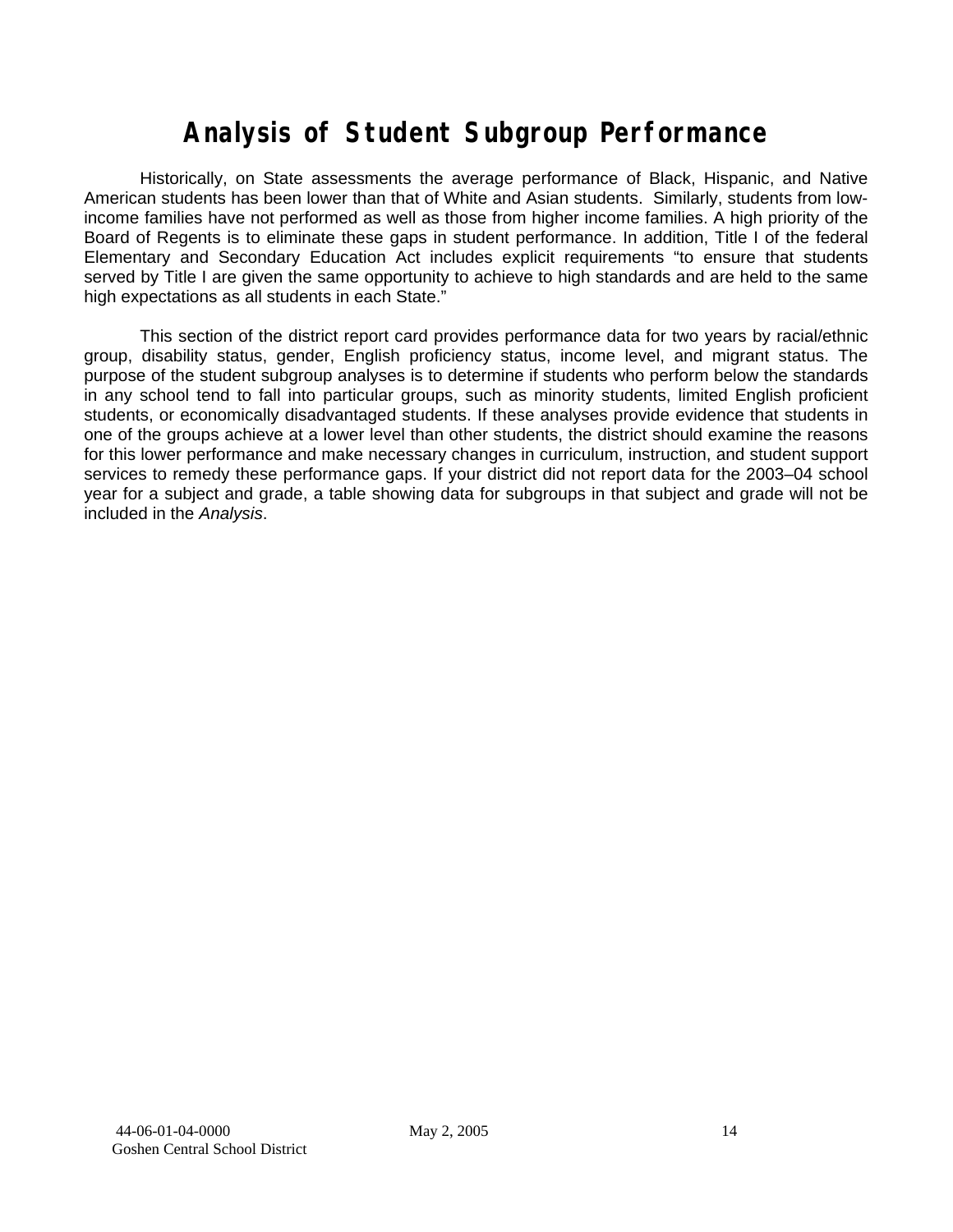# English Language Arts

|                                              |                |             | ັ<br>2002-03                                                      |     |               | 2003-04                                                           |         |       |  |
|----------------------------------------------|----------------|-------------|-------------------------------------------------------------------|-----|---------------|-------------------------------------------------------------------|---------|-------|--|
| <b>Student Subgroup</b>                      | <b>Total</b>   |             | <b>Percentages of Tested</b><br><b>Students Scoring at Levels</b> |     | <b>Total</b>  | <b>Percentages of Tested</b><br><b>Students Scoring at Levels</b> |         |       |  |
|                                              | <b>Tested</b>  | $2 - 4$     | $3 - 4$                                                           | 4   | <b>Tested</b> | $2 - 4$                                                           | $3 - 4$ | 4     |  |
| <b>Results by Race/Ethnicity</b>             |                |             |                                                                   |     |               |                                                                   |         |       |  |
| American Indian/Alaskan Native               | 0              | 0%          | 0%                                                                | 0%  | $\mathbf 0$   | 0%                                                                | 0%      | 0%    |  |
| <b>Black</b>                                 | 13             | 100%        | 62%                                                               | 15% | 11            | s                                                                 | s       | s     |  |
| Hispanic                                     | 18             | 72%         | 50%                                                               | 6%  | 26            | 81%                                                               | 27%     | 0%    |  |
| Asian or Pacific Islander                    | 6              | 100%        | 100%                                                              | 50% | 4             | s                                                                 | s       | s     |  |
| White                                        | 194            | 96%         | 71%                                                               | 25% | 202           | 97%                                                               | 68%     | 16%   |  |
| Total                                        | 231            | 94%         | 69%                                                               | 24% | 243           | 95%                                                               | 63%     | 14%   |  |
| Small Group Totals (s)                       | $\mathbf 0$    | 0%          | 0%                                                                | 0%  | 15            | 93%                                                               | 53%     | 7%    |  |
| <b>Results by Disability Status</b>          |                |             |                                                                   |     |               |                                                                   |         |       |  |
| General-education students                   | 211            | 98%         | 74%                                                               | 26% | 234           | 97%                                                               | 65%     | 15%   |  |
| Students with disabilities                   | 20             | 60%         | 15%                                                               | 0%  | 9             | 56%                                                               | 0%      | 0%    |  |
| Total                                        | 231            | 94%         | 69%                                                               | 24% | 243           | 95%                                                               | 63%     | 14%   |  |
| <b>Results by Gender</b>                     |                |             |                                                                   |     |               |                                                                   |         |       |  |
| Female                                       | 105            | 98%         | 79%                                                               | 29% | 121           | 94%                                                               | 73%     | 17%   |  |
| Male                                         | 126            | 91%         | 61%                                                               | 20% | 122           | 96%                                                               | 53%     | 11%   |  |
| Total                                        | 231            | 94%         | 69%                                                               | 24% | 243           | 95%                                                               | 63%     | 14%   |  |
| <b>Results by English Proficiency Status</b> |                |             |                                                                   |     |               |                                                                   |         |       |  |
| English proficient                           | 226            | 96%         | 71%                                                               | 24% | 234           | 97%                                                               | 65%     | 15%   |  |
| Limited English proficient                   | 5              | 40%         | 0%                                                                | 0%  | 9             | 56%                                                               | 22%     | $0\%$ |  |
| Total                                        | 231            | 94%         | 69%                                                               | 24% | 243           | 95%                                                               | 63%     | 14%   |  |
| <b>Results by Income Level</b>               |                |             |                                                                   |     |               |                                                                   |         |       |  |
| Economically disadvantaged                   | 20             | 70%         | 45%                                                               | 5%  | 27            | 67%                                                               | 26%     | 7%    |  |
| Not disadvantaged                            | 211            | 97%         | 72%                                                               | 26% | 216           | 99%                                                               | 68%     | 15%   |  |
| Total                                        | 231            | 94%         | 69%                                                               | 24% | 243           | 95%                                                               | 63%     | 14%   |  |
| <b>Results by Migrant Status</b>             |                |             |                                                                   |     |               |                                                                   |         |       |  |
| Migrant family                               | $\overline{2}$ | $\mathbf S$ | s                                                                 | s   | 3             | s                                                                 | s       | s     |  |
| Not migrant family                           | 229            | s           | s                                                                 | s   | 240           | $\mathbf s$                                                       | s       | s     |  |
| Total                                        | 231            | 94%         | 69%                                                               | 24% | 243           | 95%                                                               | 63%     | 14%   |  |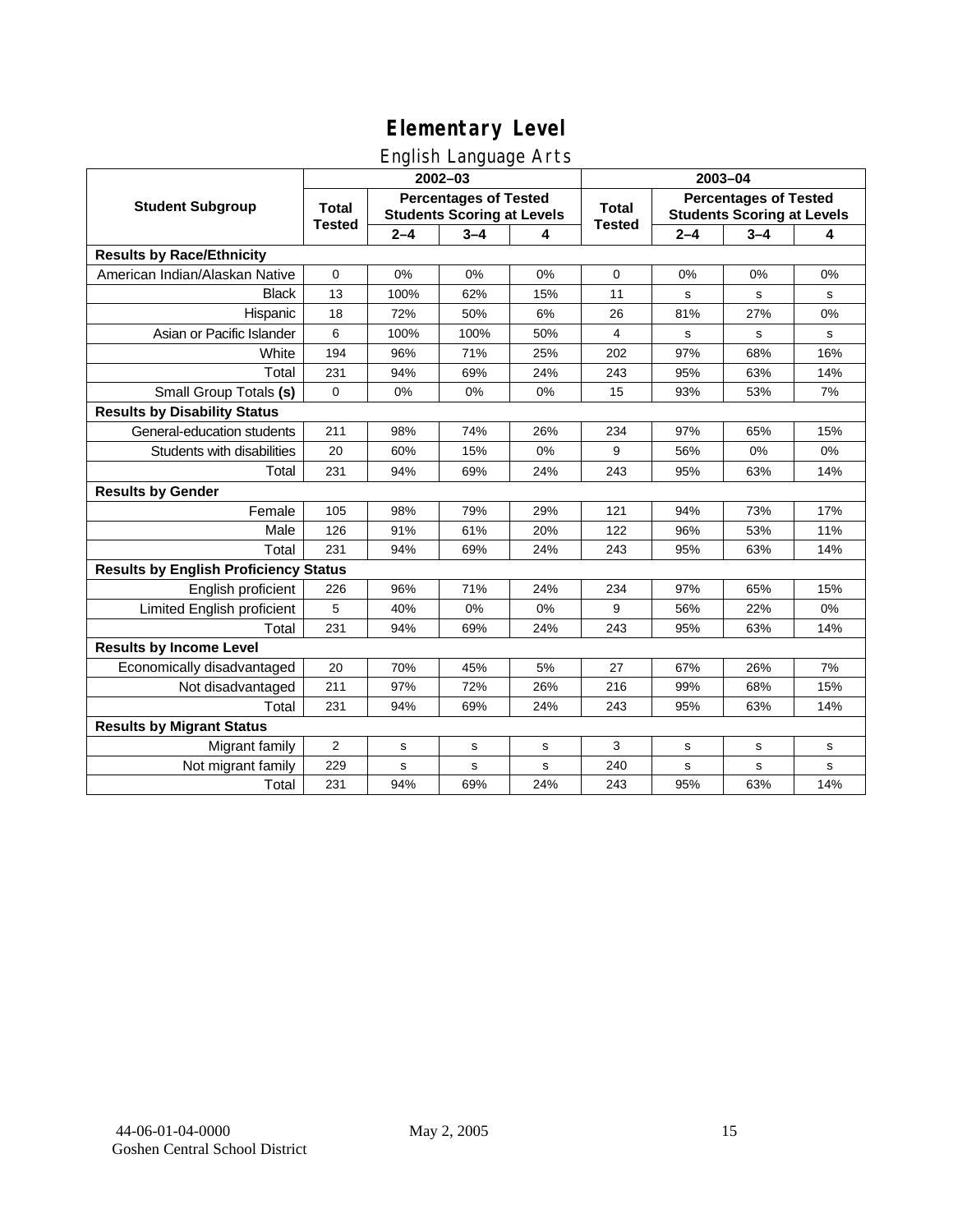#### Mathematics

|                                              |               |         | 2002-03                                                           |     |                               | 2003-04                                                           |         |     |  |
|----------------------------------------------|---------------|---------|-------------------------------------------------------------------|-----|-------------------------------|-------------------------------------------------------------------|---------|-----|--|
| <b>Student Subgroup</b>                      | <b>Total</b>  |         | <b>Percentages of Tested</b><br><b>Students Scoring at Levels</b> |     | <b>Total</b><br><b>Tested</b> | <b>Percentages of Tested</b><br><b>Students Scoring at Levels</b> |         |     |  |
|                                              | <b>Tested</b> | $2 - 4$ | $3 - 4$                                                           | 4   |                               | $2 - 4$                                                           | $3 - 4$ | 4   |  |
| <b>Results by Race/Ethnicity</b>             |               |         |                                                                   |     |                               |                                                                   |         |     |  |
| American Indian/Alaskan Native               | $\mathbf 0$   | 0%      | 0%                                                                | 0%  | $\mathbf 0$                   | 0%                                                                | 0%      | 0%  |  |
| <b>Black</b>                                 | 14            | 100%    | 79%                                                               | 29% | 12                            | s                                                                 | s       | s   |  |
| Hispanic                                     | 17            | 88%     | 71%                                                               | 18% | 27                            | 93%                                                               | 41%     | 4%  |  |
| Asian or Pacific Islander                    | 6             | 100%    | 100%                                                              | 33% | 4                             | s                                                                 | s       | s   |  |
| White                                        | 194           | 97%     | 84%                                                               | 27% | 204                           | 100%                                                              | 88%     | 26% |  |
| Total                                        | 231           | 97%     | 83%                                                               | 26% | 247                           | 98%                                                               | 81%     | 23% |  |
| Small Group Totals (s)                       | $\mathbf 0$   | 0%      | 0%                                                                | 0%  | 16                            | 81%                                                               | 50%     | 13% |  |
| <b>Results by Disability Status</b>          |               |         |                                                                   |     |                               |                                                                   |         |     |  |
| General-education students                   | 211           | 100%    | 87%                                                               | 29% | 236                           | 98%                                                               | 82%     | 24% |  |
| Students with disabilities                   | 20            | 70%     | 40%                                                               | 0%  | 11                            | 91%                                                               | 55%     | 0%  |  |
| Total                                        | 231           | 97%     | 83%                                                               | 26% | 247                           | 98%                                                               | 81%     | 23% |  |
| <b>Results by Gender</b>                     |               |         |                                                                   |     |                               |                                                                   |         |     |  |
| Female                                       | 105           | 99%     | 83%                                                               | 29% | 123                           | 98%                                                               | 77%     | 22% |  |
| Male                                         | 126           | 95%     | 83%                                                               | 25% | 124                           | 98%                                                               | 84%     | 23% |  |
| Total                                        | 231           | 97%     | 83%                                                               | 26% | 247                           | 98%                                                               | 81%     | 23% |  |
| <b>Results by English Proficiency Status</b> |               |         |                                                                   |     |                               |                                                                   |         |     |  |
| English proficient                           | 226           | 97%     | 83%                                                               | 27% | 237                           | 98%                                                               | 83%     | 24% |  |
| Limited English proficient                   | 5             | 80%     | 80%                                                               | 0%  | 10                            | 90%                                                               | 30%     | 0%  |  |
| Total                                        | 231           | 97%     | 83%                                                               | 26% | 247                           | 98%                                                               | 81%     | 23% |  |
| <b>Results by Income Level</b>               |               |         |                                                                   |     |                               |                                                                   |         |     |  |
| Economically disadvantaged                   | 21            | 95%     | 67%                                                               | 5%  | 28                            | 93%                                                               | 39%     | 7%  |  |
| Not disadvantaged                            | 210           | 97%     | 85%                                                               | 29% | 219                           | 99%                                                               | 86%     | 25% |  |
| Total                                        | 231           | 97%     | 83%                                                               | 26% | 247                           | 98%                                                               | 81%     | 23% |  |
| <b>Results by Migrant Status</b>             |               |         |                                                                   |     |                               |                                                                   |         |     |  |
| Migrant family                               | 1             | s       | s                                                                 | s   | 4                             | s                                                                 | s       | s   |  |
| Not migrant family                           | 230           | s       | s                                                                 | S   | 243                           | s                                                                 | s       | s   |  |
| Total                                        | 231           | 97%     | 83%                                                               | 26% | 247                           | 98%                                                               | 81%     | 23% |  |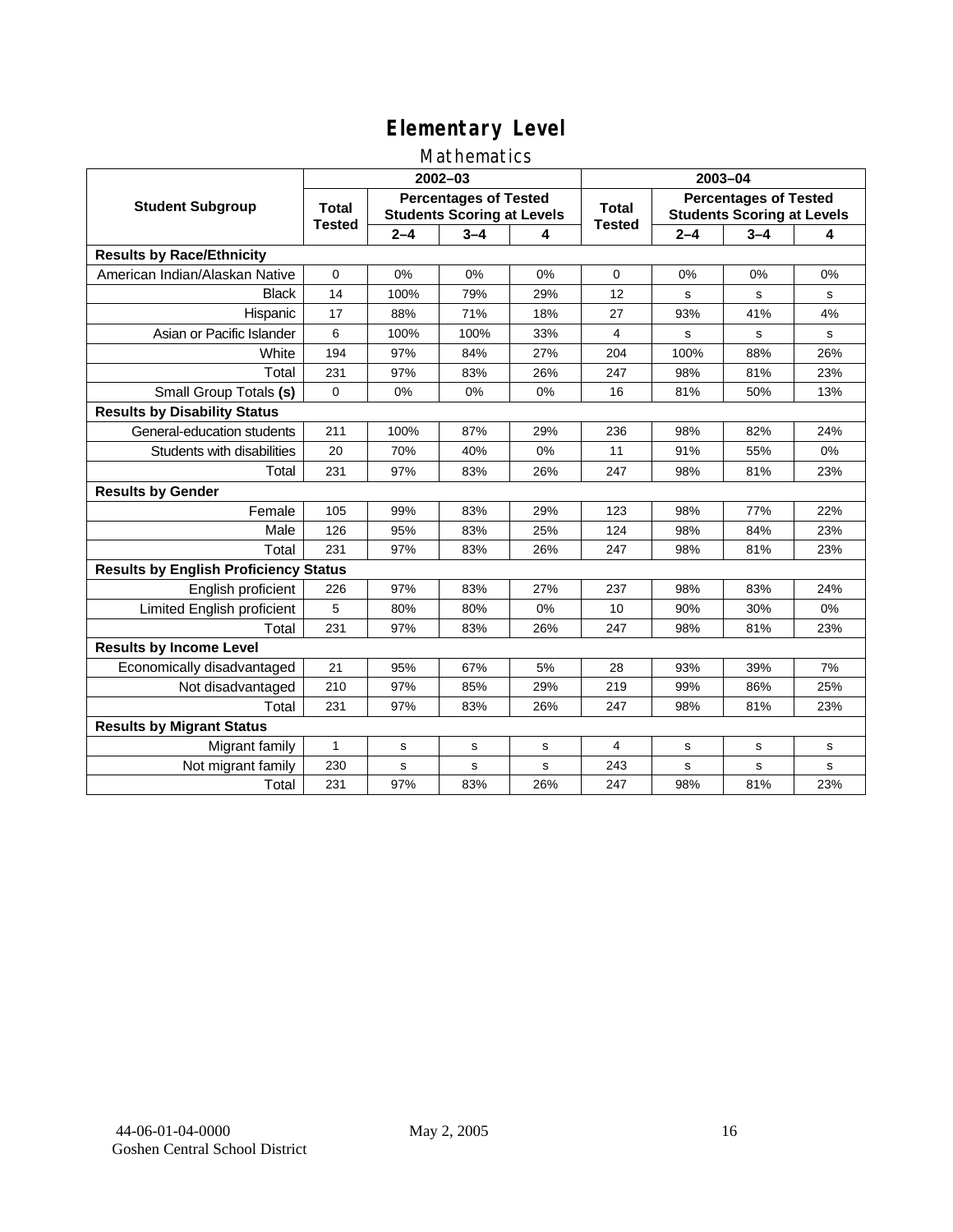#### Science\*

|                                              |                               | 2003-04 |                                                                   |     |
|----------------------------------------------|-------------------------------|---------|-------------------------------------------------------------------|-----|
| <b>Student Subgroup</b>                      | <b>Total</b><br><b>Tested</b> |         | <b>Percentages of Tested</b><br><b>Students Scoring at Levels</b> |     |
|                                              |                               | $2 - 4$ | $3 - 4$                                                           | 4   |
| <b>Results by Race/Ethnicity</b>             |                               |         |                                                                   |     |
| American Indian/Alaskan Native               | $\Omega$                      | 0%      | 0%                                                                | 0%  |
| <b>Black</b>                                 | 12                            | S       | s                                                                 | S   |
| Hispanic                                     | 15                            | 93%     | 73%                                                               | 20% |
| Asian or Pacific Islander                    | 4                             | S       | s                                                                 | s   |
| White                                        | 198                           | 99%     | 93%                                                               | 45% |
| Total                                        | 229                           | 98%     | 90%                                                               | 41% |
| Small Group Totals (s)                       | 16                            | 94%     | 75%                                                               | 19% |
| <b>Results by Disability Status</b>          |                               |         |                                                                   |     |
| General-education students                   | 219                           | 99%     | 91%                                                               | 42% |
| Students with disabilities                   | 10                            | 80%     | 80%                                                               | 20% |
| Total                                        | 229                           | 98%     | 90%                                                               | 41% |
| <b>Results by Gender</b>                     |                               |         |                                                                   |     |
| Female                                       | 111                           | 98%     | 90%                                                               | 45% |
| Male                                         | 118                           | 98%     | 91%                                                               | 38% |
| Total                                        | 229                           | 98%     | 90%                                                               | 41% |
| <b>Results by English Proficiency Status</b> |                               |         |                                                                   |     |
| English proficient                           | 228                           | s       | s                                                                 | s   |
| Limited English proficient                   | 1                             | s       | S                                                                 | S   |
| Total                                        | 229                           | 98%     | 90%                                                               | 41% |
| <b>Results by Income Level</b>               |                               |         |                                                                   |     |
| Economically disadvantaged                   | 16                            | 100%    | 63%                                                               | 13% |
| Not disadvantaged                            | 213                           | 98%     | 92%                                                               | 44% |
| Total                                        | 229                           | 98%     | 90%                                                               | 41% |
| <b>Results by Migrant Status</b>             |                               |         |                                                                   |     |
| Migrant family                               | $\mathbf{1}$                  | S       | s                                                                 | s   |
| Not migrant family                           | 228                           | s       | s                                                                 | s   |
| Total                                        | 229                           | 98%     | 90%                                                               | 41% |

\*Only one year of data is shown because a new assessment in elementary-level science was administered for the first time in 2003–04.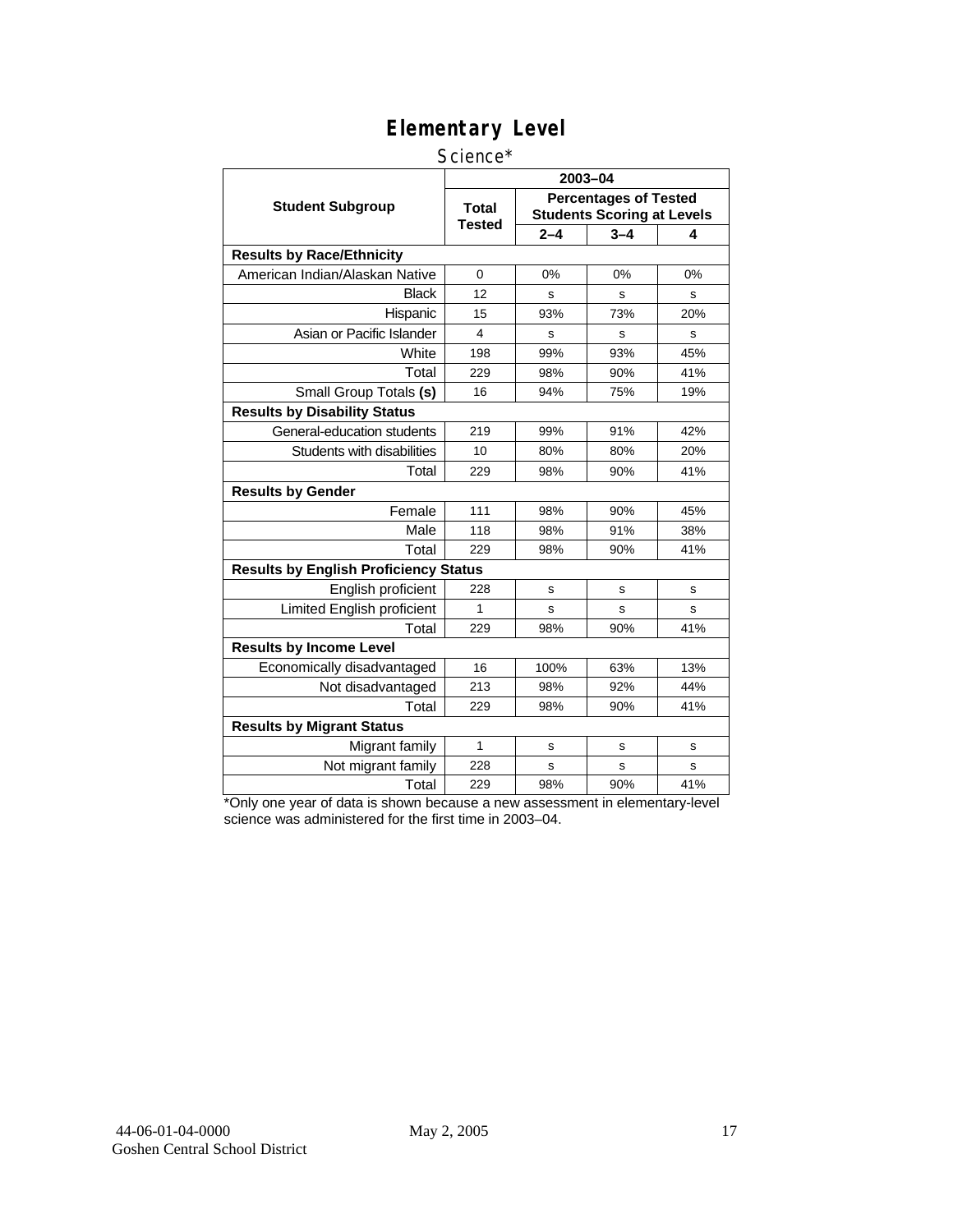## English Language Arts

|                                              |               |         | ັ<br>2002-03                                                      |     | 2003-04       |                                                                   |             |       |
|----------------------------------------------|---------------|---------|-------------------------------------------------------------------|-----|---------------|-------------------------------------------------------------------|-------------|-------|
| <b>Student Subgroup</b>                      | <b>Total</b>  |         | <b>Percentages of Tested</b><br><b>Students Scoring at Levels</b> |     | <b>Total</b>  | <b>Percentages of Tested</b><br><b>Students Scoring at Levels</b> |             |       |
|                                              | <b>Tested</b> | $2 - 4$ | $3 - 4$                                                           | 4   | <b>Tested</b> | $2 - 4$                                                           | $3 - 4$     | 4     |
| <b>Results by Race/Ethnicity</b>             |               |         |                                                                   |     |               |                                                                   |             |       |
| American Indian/Alaskan Native               | $\pmb{0}$     | 0%      | 0%                                                                | 0%  | $\mathbf 0$   | 0%                                                                | 0%          | 0%    |
| <b>Black</b>                                 | 10            | 100%    | 50%                                                               | 20% | 11            | 82%                                                               | 18%         | 0%    |
| Hispanic                                     | 21            | 86%     | 24%                                                               | 0%  | 9             | s                                                                 | s           | s     |
| Asian or Pacific Islander                    | 5             | 100%    | 60%                                                               | 0%  | 3             | s                                                                 | s           | s     |
| White                                        | 206           | 95%     | 53%                                                               | 11% | 199           | 97%                                                               | 59%         | 11%   |
| Total                                        | 242           | 94%     | 50%                                                               | 10% | 222           | 96%                                                               | 57%         | 10%   |
| Small Group Totals (s)                       | $\Omega$      | 0%      | 0%                                                                | 0%  | 12            | 100%                                                              | 50%         | 0%    |
| <b>Results by Disability Status</b>          |               |         |                                                                   |     |               |                                                                   |             |       |
| General-education students                   | 212           | 99%     | 57%                                                               | 11% | 199           | 99%                                                               | 61%         | 11%   |
| Students with disabilities                   | 30            | 60%     | 7%                                                                | 0%  | 23            | 70%                                                               | 17%         | $0\%$ |
| Total                                        | 242           | 94%     | 50%                                                               | 10% | 222           | 96%                                                               | 57%         | 10%   |
| <b>Results by Gender</b>                     |               |         |                                                                   |     |               |                                                                   |             |       |
| Female                                       | 119           | 97%     | 60%                                                               | 13% | 104           | 97%                                                               | 62%         | 13%   |
| Male                                         | 123           | 91%     | 41%                                                               | 7%  | 118           | 96%                                                               | 53%         | 7%    |
| Total                                        | 242           | 94%     | 50%                                                               | 10% | 222           | 96%                                                               | 57%         | 10%   |
| <b>Results by English Proficiency Status</b> |               |         |                                                                   |     |               |                                                                   |             |       |
| English proficient                           | 242           | 94%     | 50%                                                               | 10% | 221           | s                                                                 | $\mathbf s$ | s     |
| Limited English proficient                   | $\mathbf 0$   | 0%      | 0%                                                                | 0%  | 1             | $\mathbf s$                                                       | s           | s     |
| Total                                        | 242           | 94%     | 50%                                                               | 10% | 222           | 96%                                                               | 57%         | 10%   |
| <b>Results by Income Level</b>               |               |         |                                                                   |     |               |                                                                   |             |       |
| Economically disadvantaged                   | 28            | 86%     | 11%                                                               | 0%  | 16            | 94%                                                               | 19%         | 0%    |
| Not disadvantaged                            | 214           | 95%     | 56%                                                               | 11% | 206           | 97%                                                               | 60%         | 11%   |
| Total                                        | 242           | 94%     | 50%                                                               | 10% | 222           | 96%                                                               | 57%         | 10%   |
| <b>Results by Migrant Status</b>             |               |         |                                                                   |     |               |                                                                   |             |       |
| Migrant family                               | 2             | s       | ${\bf s}$                                                         | s   | 0             | 0%                                                                | 0%          | 0%    |
| Not migrant family                           | 240           | s       | ${\bf s}$                                                         | s   | 222           | 96%                                                               | 57%         | 10%   |
| Total                                        | 242           | 94%     | 50%                                                               | 10% | 222           | 96%                                                               | 57%         | 10%   |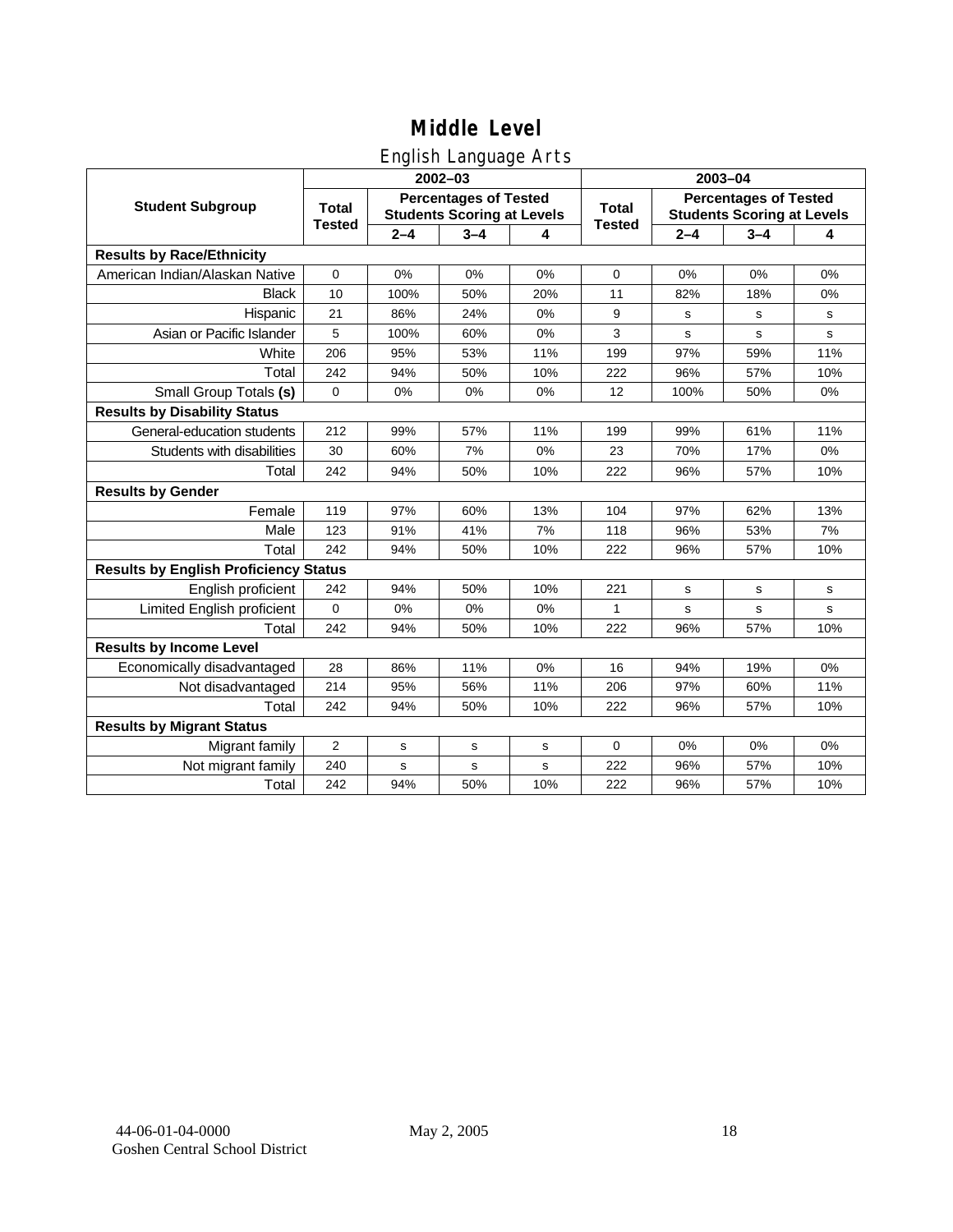#### Mathematics

|                                              |                |         | 2002-03                                                           |           |                               | 2003-04                                                           |             |     |  |
|----------------------------------------------|----------------|---------|-------------------------------------------------------------------|-----------|-------------------------------|-------------------------------------------------------------------|-------------|-----|--|
| <b>Student Subgroup</b>                      | <b>Total</b>   |         | <b>Percentages of Tested</b><br><b>Students Scoring at Levels</b> |           | <b>Total</b><br><b>Tested</b> | <b>Percentages of Tested</b><br><b>Students Scoring at Levels</b> |             |     |  |
|                                              | <b>Tested</b>  | $2 - 4$ | $3 - 4$                                                           | 4         |                               | $2 - 4$                                                           | $3 - 4$     | 4   |  |
| <b>Results by Race/Ethnicity</b>             |                |         |                                                                   |           |                               |                                                                   |             |     |  |
| American Indian/Alaskan Native               | $\mathbf 0$    | 0%      | 0%                                                                | 0%        | $\Omega$                      | 0%                                                                | 0%          | 0%  |  |
| <b>Black</b>                                 | 9              | 89%     | 67%                                                               | 0%        | 10                            | 60%                                                               | 60%         | 0%  |  |
| Hispanic                                     | 20             | 85%     | 50%                                                               | 5%        | 10                            | s                                                                 | s           | s   |  |
| Asian or Pacific Islander                    | 5              | 100%    | 60%                                                               | 0%        | 3                             | s                                                                 | s           | s   |  |
| White                                        | 208            | 91%     | 66%                                                               | 12%       | 199                           | 93%                                                               | 74%         | 17% |  |
| Total                                        | 242            | 90%     | 64%                                                               | 10%       | 222                           | 92%                                                               | 74%         | 16% |  |
| Small Group Totals (s)                       | $\mathbf 0$    | 0%      | 0%                                                                | 0%        | 13                            | 100%                                                              | 77%         | 8%  |  |
| <b>Results by Disability Status</b>          |                |         |                                                                   |           |                               |                                                                   |             |     |  |
| General-education students                   | 215            | 96%     | 71%                                                               | 12%       | 199                           | 97%                                                               | 79%         | 18% |  |
| Students with disabilities                   | 27             | 44%     | 11%                                                               | 0%        | 23                            | 48%                                                               | 30%         | 0%  |  |
| Total                                        | 242            | 90%     | 64%                                                               | 10%       | 222                           | 92%                                                               | 74%         | 16% |  |
| <b>Results by Gender</b>                     |                |         |                                                                   |           |                               |                                                                   |             |     |  |
| Female                                       | 119            | 95%     | 72%                                                               | 10%       | 104                           | 93%                                                               | 80%         | 15% |  |
| Male                                         | 123            | 86%     | 57%                                                               | 11%       | 118                           | 91%                                                               | 69%         | 16% |  |
| Total                                        | 242            | 90%     | 64%                                                               | 10%       | 222                           | 92%                                                               | 74%         | 16% |  |
| <b>Results by English Proficiency Status</b> |                |         |                                                                   |           |                               |                                                                   |             |     |  |
| English proficient                           | 240            | s       | $\mathbf s$                                                       | ${\tt s}$ | 219                           | $\mathbf s$                                                       | $\mathbf s$ | s   |  |
| Limited English proficient                   | $\overline{2}$ | s       | s                                                                 | S         | 3                             | s                                                                 | s           | s   |  |
| Total                                        | 242            | 90%     | 64%                                                               | 10%       | 222                           | 92%                                                               | 74%         | 16% |  |
| <b>Results by Income Level</b>               |                |         |                                                                   |           |                               |                                                                   |             |     |  |
| Economically disadvantaged                   | 28             | 68%     | 36%                                                               | 0%        | 15                            | 87%                                                               | 60%         | 0%  |  |
| Not disadvantaged                            | 214            | 93%     | 68%                                                               | 12%       | 207                           | 92%                                                               | 75%         | 17% |  |
| Total                                        | 242            | 90%     | 64%                                                               | 10%       | 222                           | 92%                                                               | 74%         | 16% |  |
| <b>Results by Migrant Status</b>             |                |         |                                                                   |           |                               |                                                                   |             |     |  |
| Migrant family                               | 2              | s       | s                                                                 | s         | $\Omega$                      | 0%                                                                | 0%          | 0%  |  |
| Not migrant family                           | 240            | s       | s                                                                 | S         | 222                           | 92%                                                               | 74%         | 16% |  |
| Total                                        | 242            | 90%     | 64%                                                               | 10%       | 222                           | 92%                                                               | 74%         | 16% |  |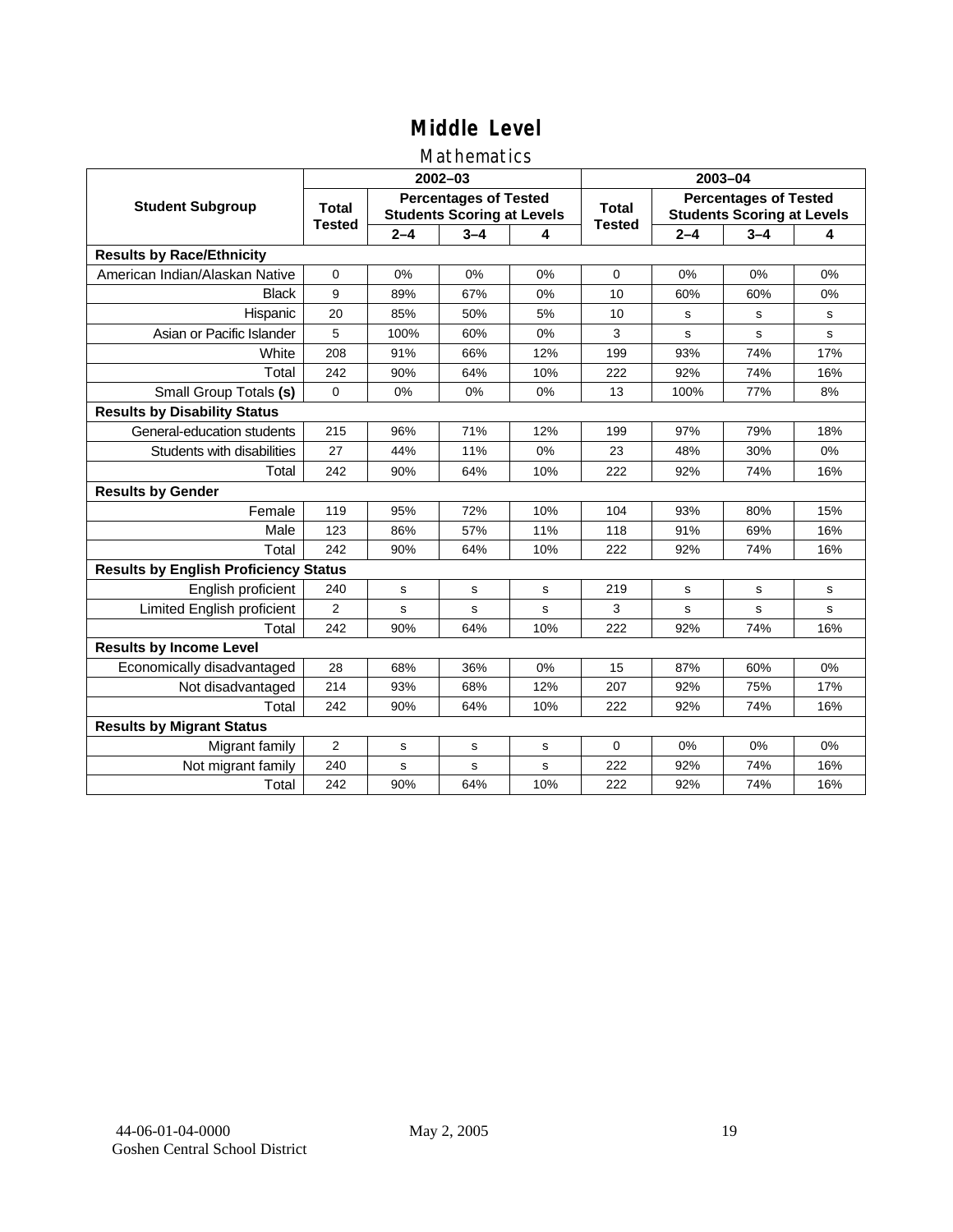#### **Science**

|                                              |                               |             | $2002 - 03$                                                       |             | 2003-04                       |                                                                   |         |     |
|----------------------------------------------|-------------------------------|-------------|-------------------------------------------------------------------|-------------|-------------------------------|-------------------------------------------------------------------|---------|-----|
| <b>Student Subgroup</b>                      | <b>Total</b><br><b>Tested</b> |             | <b>Percentages of Tested</b><br><b>Students Scoring at Levels</b> |             | <b>Total</b><br><b>Tested</b> | <b>Percentages of Tested</b><br><b>Students Scoring at Levels</b> |         |     |
|                                              |                               | $2 - 4$     | $3 - 4$                                                           | 4           |                               | $2 - 4$                                                           | $3 - 4$ | 4   |
| <b>Results by Race/Ethnicity</b>             |                               |             |                                                                   |             |                               |                                                                   |         |     |
| American Indian/Alaskan Native               | $\Omega$                      | 0%          | 0%                                                                | 0%          | $\mathbf 0$                   | 0%                                                                | 0%      | 0%  |
| <b>Black</b>                                 | 9                             | 100%        | 78%                                                               | 44%         | 11                            | 73%                                                               | 55%     | 9%  |
| Hispanic                                     | 19                            | 89%         | 68%                                                               | 21%         | 10                            | s                                                                 | s       | s   |
| Asian or Pacific Islander                    | 5                             | 100%        | 80%                                                               | 20%         | 3                             | s                                                                 | s       | s   |
| White                                        | 197                           | 98%         | 91%                                                               | 48%         | 192                           | 99%                                                               | 90%     | 41% |
| Total                                        | 230                           | 98%         | 89%                                                               | 45%         | 216                           | 98%                                                               | 89%     | 38% |
| Small Group Totals (s)                       | $\Omega$                      | 0%          | $0\%$                                                             | $0\%$       | 13                            | 100%                                                              | 100%    | 23% |
| <b>Results by Disability Status</b>          |                               |             |                                                                   |             |                               |                                                                   |         |     |
| General-education students                   | 210                           | 100%        | 94%                                                               | 49%         | 196                           | 99%                                                               | 93%     | 42% |
| Students with disabilities                   | 20                            | 75%         | 30%                                                               | 5%          | 20                            | 85%                                                               | 50%     | 0%  |
| Total                                        | 230                           | 98%         | 89%                                                               | 45%         | 216                           | 98%                                                               | 89%     | 38% |
| <b>Results by Gender</b>                     |                               |             |                                                                   |             |                               |                                                                   |         |     |
| Female                                       | 117                           | 98%         | 91%                                                               | 45%         | 101                           | 99%                                                               | 93%     | 39% |
| Male                                         | 113                           | 97%         | 87%                                                               | 45%         | 115                           | 97%                                                               | 85%     | 37% |
| Total                                        | 230                           | 98%         | 89%                                                               | 45%         | 216                           | 98%                                                               | 89%     | 38% |
| <b>Results by English Proficiency Status</b> |                               |             |                                                                   |             |                               |                                                                   |         |     |
| English proficient                           | 228                           | s           | $\mathbf s$                                                       | ${\tt s}$   | 214                           | $\mathbf s$                                                       | s       | s   |
| Limited English proficient                   | $\overline{2}$                | s           | s                                                                 | s           | $\overline{2}$                | s                                                                 | s       | s   |
| Total                                        | 230                           | 98%         | 89%                                                               | 45%         | 216                           | 98%                                                               | 89%     | 38% |
| <b>Results by Income Level</b>               |                               |             |                                                                   |             |                               |                                                                   |         |     |
| Economically disadvantaged                   | 26                            | 88%         | 77%                                                               | 8%          | 14                            | 100%                                                              | 93%     | 7%  |
| Not disadvantaged                            | 204                           | 99%         | 90%                                                               | 50%         | 202                           | 98%                                                               | 89%     | 40% |
| Total                                        | 230                           | 98%         | 89%                                                               | 45%         | 216                           | 98%                                                               | 89%     | 38% |
| <b>Results by Migrant Status</b>             |                               |             |                                                                   |             |                               |                                                                   |         |     |
| Migrant family                               | $\mathbf{1}$                  | s           | s                                                                 | s           | 0                             | 0%                                                                | 0%      | 0%  |
| Not migrant family                           | 229                           | $\mathbf s$ | $\mathbf s$                                                       | $\mathbf s$ | 216                           | 98%                                                               | 89%     | 38% |
| Total                                        | 230                           | 98%         | 89%                                                               | 45%         | 216                           | 98%                                                               | 89%     | 38% |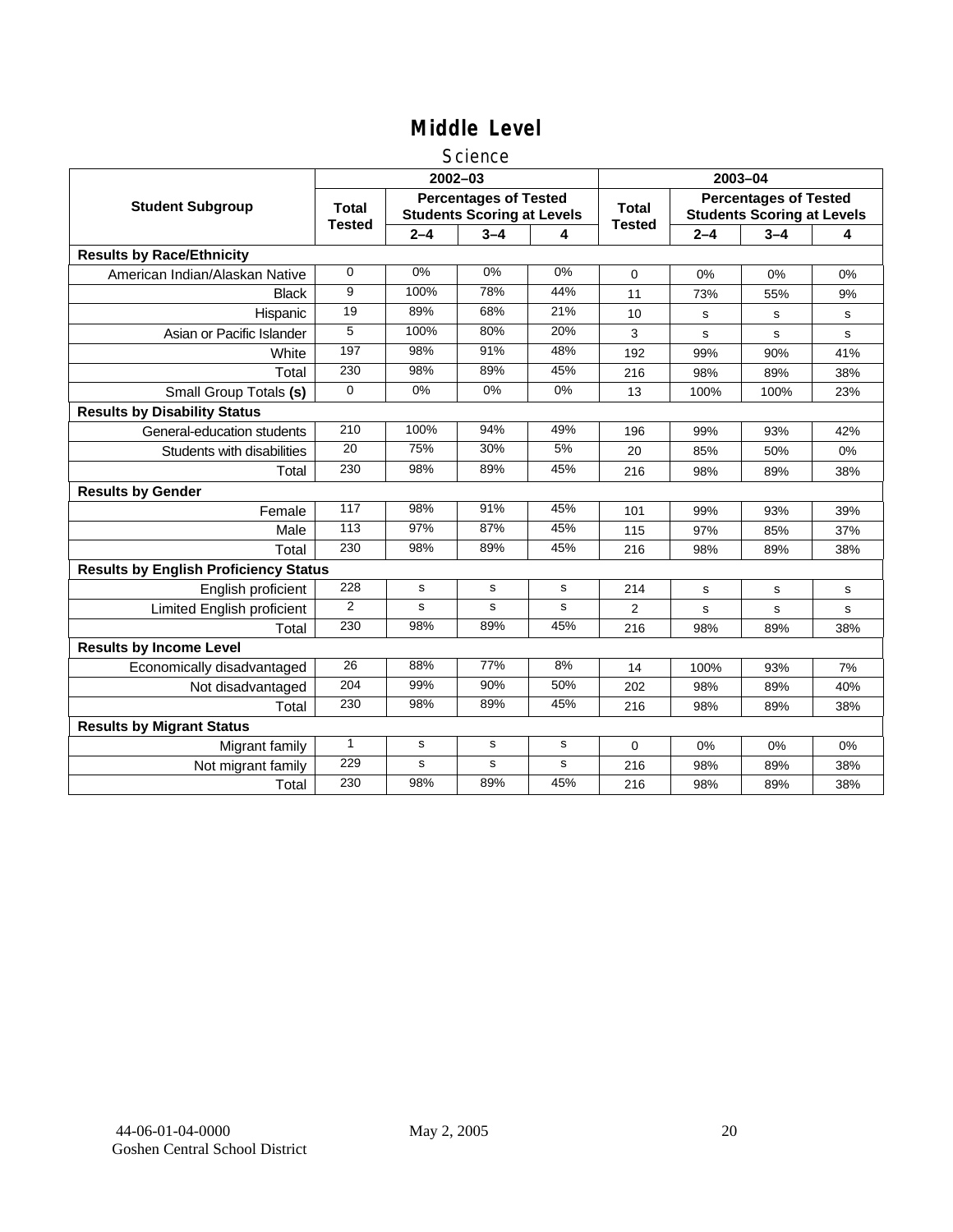## **1999 and 2000 High School Cohorts**

General-education students who first entered ninth grade in 1999 or 2000 must score 55 or higher on Regents English and mathematics examinations to graduate. During the phase-in of the Regents examination graduation requirements, all students (with district board of education approval) may qualify for a local diploma by earning a score of 55–64 on the required Regents examinations; a score of 65 or higher is required for a Regents diploma. Students with disabilities and certain students with a Section 504 Accomodation Plan may qualify for a local diploma by passing Regents competency tests. The data in these tables show the performance of the cohorts as of June 30<sup>th</sup> of the fourth year after first entering grade 9.

#### **Performance on the English Assessment Requirement for Graduation**

|                                              | 1999 Cohort                  |                          |               |                   |                                  | 2000 Cohort              |                         |               |                   |                          |  |
|----------------------------------------------|------------------------------|--------------------------|---------------|-------------------|----------------------------------|--------------------------|-------------------------|---------------|-------------------|--------------------------|--|
| <b>Student Subgroup</b>                      |                              | <b>Count of Students</b> |               |                   | <b>Percent</b><br><b>Meeting</b> | <b>Count of Students</b> |                         |               |                   | <b>Percent</b>           |  |
|                                              | <b>Students</b><br>in Cohort | by Score                 |               |                   |                                  | <b>Students</b>          | by Score                |               | <b>Meeting</b>    |                          |  |
|                                              |                              | <b>Regents</b>           |               | Pass-             | Gradu-                           | in                       | <b>Regents</b>          |               | Pass-             | Gradua-                  |  |
|                                              |                              | $55 -$<br>64             | $65 -$<br>100 | ed<br><b>RCTs</b> | ation<br>Require-<br>ment        | Cohort                   | $55 -$<br>64            | $65 -$<br>100 | ed<br><b>RCTs</b> | tion<br>Require-<br>ment |  |
| <b>Results by Race/Ethnicity</b>             |                              |                          |               |                   |                                  |                          |                         |               |                   |                          |  |
| American Indian/Alaskan Native               | 0                            | 0                        | 0             | $\mathbf 0$       | 0%                               | $\Omega$                 | 0                       | $\Omega$      | $\mathbf 0$       | 0%                       |  |
| Black                                        | 5                            | 0                        | 4             | 0                 | 80%                              | 12                       | $\overline{2}$          | 10            | 0                 | 100%                     |  |
| Hispanic                                     | 10                           | 3                        | 6             | $\mathbf 0$       | 90%                              | 8                        | $\overline{2}$          | 5             | $\mathbf 0$       | 88%                      |  |
| Asian or Pacific Islander                    | 5                            | 1                        | 4             | 0                 | 100%                             | 0                        | $\mathbf 0$             | 0             | $\mathbf 0$       | 0%                       |  |
| White                                        | 154                          | 10                       | 131           | 4                 | 94%                              | 158                      | 12                      | 134           | 0                 | 92%                      |  |
| Total                                        | 174                          | 14                       | 145           | 4                 | 94%                              | 178                      | 16                      | 149           | $\mathbf 0$       | 93%                      |  |
| Small Group Totals (s)                       | $\mathbf 0$                  | 0                        | $\mathbf 0$   | $\Omega$          | 0%                               | 0                        | $\mathbf 0$             | 0             | $\Omega$          | 0%                       |  |
| <b>Results by Disability Status</b>          |                              |                          |               |                   |                                  |                          |                         |               |                   |                          |  |
| General-education students                   | 167                          | 14                       | 142           | 0                 | 93%                              | 163                      | 12                      | 143           | $\mathbf 0$       | 95%                      |  |
| Students with disabilities                   | $\overline{7}$               | 0                        | 3             | 4                 | 100%                             | 15                       | $\overline{\mathbf{4}}$ | 6             | $\Omega$          | 67%                      |  |
| Total                                        | 174                          | 14                       | 145           | 4                 | 94%                              | 178                      | 16                      | 149           | 0                 | 93%                      |  |
| <b>Results by Gender</b>                     |                              |                          |               |                   |                                  |                          |                         |               |                   |                          |  |
| Female                                       | 88                           | 8                        | 75            | $\overline{2}$    | 97%                              | 94                       | 12                      | 76            | $\mathbf 0$       | 94%                      |  |
| Male                                         | 86                           | 6                        | 70            | $\overline{2}$    | 91%                              | 84                       | 4                       | 73            | $\mathbf 0$       | 92%                      |  |
| Total                                        | 174                          | 14                       | 145           | 4                 | 94%                              | 178                      | 16                      | 149           | $\Omega$          | 93%                      |  |
| <b>Results by English Proficiency Status</b> |                              |                          |               |                   |                                  |                          |                         |               |                   |                          |  |
| English proficient                           | 174                          | 14                       | 145           | 4                 | 94%                              | 178                      | 16                      | 149           | 0                 | 93%                      |  |
| Limited English proficient                   | 0                            | 0                        | 0             | 0                 | 0%                               | 0                        | $\mathbf 0$             | 0             | 0                 | 0%                       |  |
| Total                                        | 174                          | 14                       | 145           | 4                 | 94%                              | 178                      | 16                      | 149           | 0                 | 93%                      |  |
| <b>Results by Income Level</b>               |                              |                          |               |                   |                                  |                          |                         |               |                   |                          |  |
| Economically disadvantaged                   | 0                            | 0                        | 0             | $\mathbf 0$       | 0%                               | $\Omega$                 | $\mathbf 0$             | $\Omega$      | $\mathbf 0$       | 0%                       |  |
| Not disadvantaged                            | 174                          | 14                       | 145           | 4                 | 94%                              | 178                      | 16                      | 149           | 0                 | 93%                      |  |
| Total                                        | 174                          | 14                       | 145           | 4                 | 94%                              | 178                      | 16                      | 149           | $\Omega$          | 93%                      |  |
| <b>Results by Migrant Status</b>             |                              |                          |               |                   |                                  |                          |                         |               |                   |                          |  |
| Migrant family                               | $\mathbf 0$                  | 0                        | 0             | 0                 | 0%                               | 0                        | 0                       | $\Omega$      | $\mathbf 0$       | 0%                       |  |
| Not migrant family                           | 174                          | 14                       | 145           | 4                 | 94%                              | 178                      | 16                      | 149           | 0                 | 93%                      |  |
| Total                                        | 174                          | 14                       | 145           | 4                 | 94%                              | 178                      | 16                      | 149           | $\Omega$          | 93%                      |  |

#### **after Four Years of High School**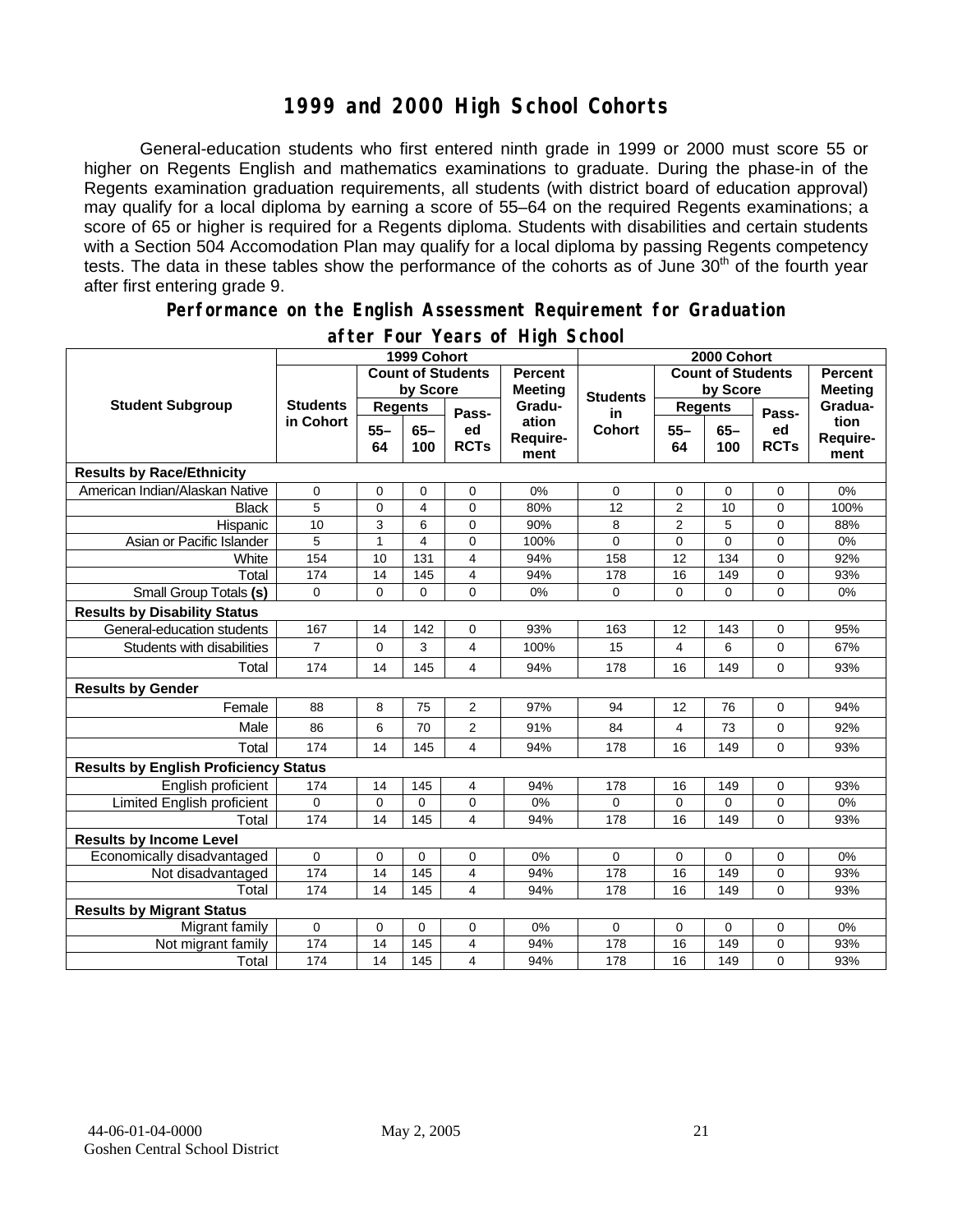#### **for Graduation after Four Years of High School 1999 Cohort Count of Students by Score Count of Students by Score** Student Subgroup Students **Busicial Students** Regents **Regents Student Students Regents in Cohort 55– 64 65– 100 Passed RCTs Percent Meeting Graduation Requirement Students in Cohort 55– 64 65– 100 Passed RCTs Percent Meeting Graduation Requirement Results by Race/Ethnicity**  American Indian/Alaskan Native 0 0 0 0 0% 0 0 0 0 0% Black | 5 | 3 | 2 | 0 | 100% | 12 | 5 | 5 | 0 | 83% Hispanic | 10 | 3 | 5 | 0 | 80% | 8 | 2 | 4 | 1 | 88% Asian or Pacific Islander 5 0 5 0 100% 0 0 0 0 0% White | 154 | 13 | 131 | 4 | 96% | 158 | 14 | 121 | 5 | 89% Total 174 19 143 4 95% 178 21 130 6 88% Small Group Totals **(s)** 0 0 0 0 0% 0 0 0 0 0% **Results by Disability Status**  General-education students | 167 | 19 | 140 | 0 | 95% | 163 | 21 | 124 | 0 | 89% Students with disabilities | 7 | 0 | 3 | 4 | 100% | 15 | 0 | 6 | 6 | 80% Total 174 19 143 4 95% 178 21 130 6 88% **Results by Gender**  Female 88 12 68 2 93% 94 15 63 2 85% Male 86 7 75 2 98% 84 6 67 4 92% Total 174 19 143 4 95% 178 21 130 6 88% **Results by English Proficiency Status**  English proficient | 174 | 19 | 143 | 4 | 95% | 178 | 21 | 130 | 6 | 88% Limited English proficient 0 0 0 0 0% 0 0 0 0 0% Total | 174 | 19 | 143 | 4 | 95% | 178 | 21 | 130 | 6 | 88% **Results by Income Level**  Economically disadvantaged 0 0 0 0 0% 0 0 0 0 0% Not disadvantaged 174 | 19 | 143 | 4 | 95% | 178 | 21 | 130 | 6 | 88% Total | 174 | 19 | 143 | 4 | 95% | 178 | 21 | 130 | 6 | 88% **Results by Migrant Status**  Migrant family 0 0 0 0 0% 0 0 0 0 0% Not migrant family 174 19 143 4 95% 178 21 130 6 88% Total | 174 | 19 | 143 | 4 | 95% | 178 | 21 | 130 | 6 | 88%

# **Performance on the Mathematics Assessment Requirement**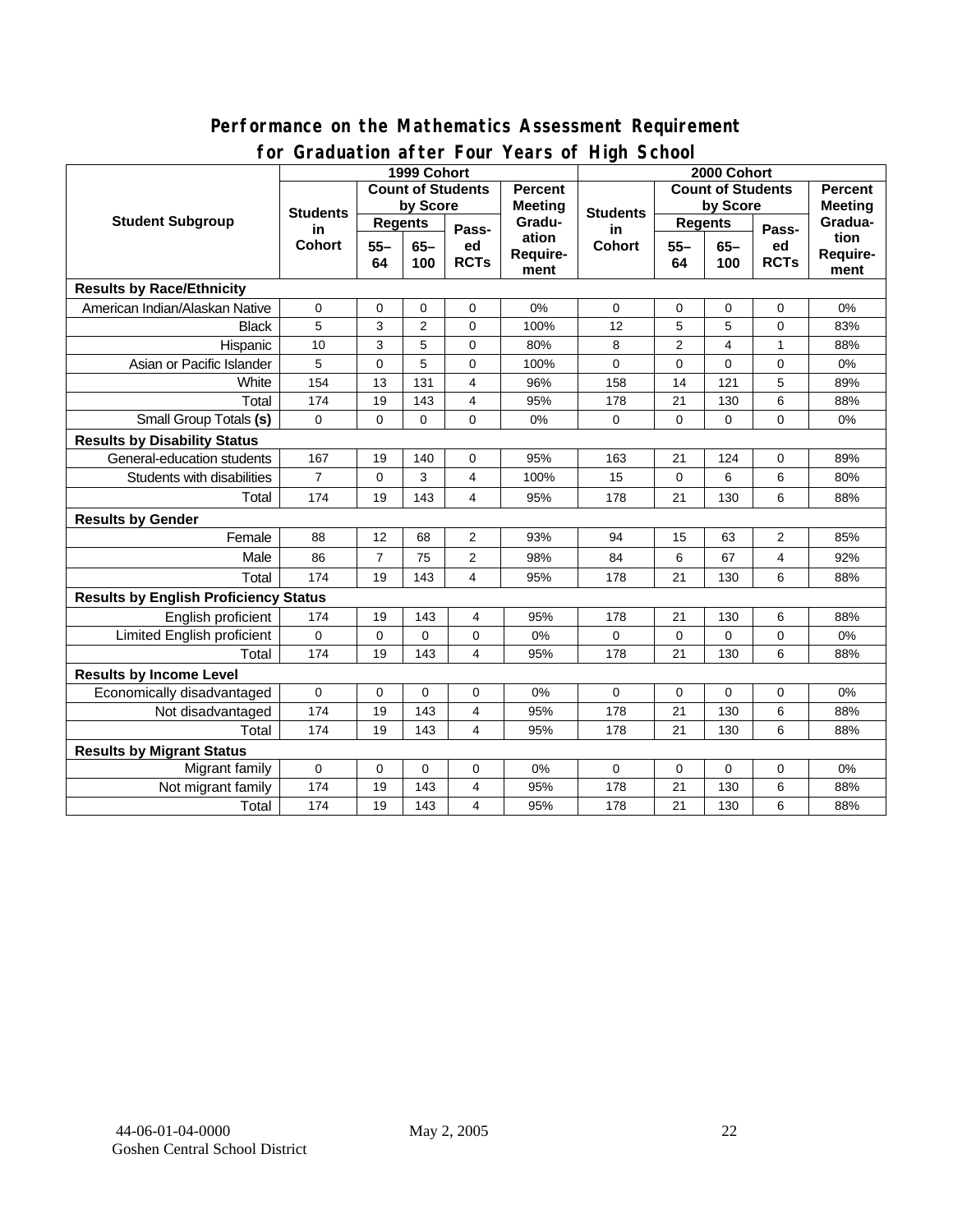## **Cohort Graduation Rates**

Students were counted as graduates if they earned a local diploma with or without a Regents endorsement by August 31<sup>st</sup> of the fourth year after first entering grade 9. The graduation-rate cohort includes students who transferred to general education development (GED) programs. These students were not counted in the district accountability cohort for English and mathematics.

|                                              |                                         | 1998 Cohort as of  | 1999 Cohort as of                       |                    |  |  |  |  |  |
|----------------------------------------------|-----------------------------------------|--------------------|-----------------------------------------|--------------------|--|--|--|--|--|
|                                              | <b>August 31, 2002</b>                  |                    | August 31, 2003                         |                    |  |  |  |  |  |
| <b>Student Subgroup</b>                      | <b>Graduation</b><br><b>Rate Cohort</b> | Graduation<br>Rate | <b>Graduation</b><br><b>Rate Cohort</b> | Graduation<br>Rate |  |  |  |  |  |
| <b>Results by Race/Ethnicity</b>             |                                         |                    |                                         |                    |  |  |  |  |  |
| American Indian/Alaskan Native               | 0                                       | 0%                 | $\mathbf 0$                             | 0%                 |  |  |  |  |  |
| <b>Black</b>                                 | $\overline{7}$                          | 100%               | 6                                       | 100%               |  |  |  |  |  |
| Hispanic                                     | 5                                       | s                  | 11                                      | 91%                |  |  |  |  |  |
| Asian or Pacific Islander                    | 4                                       | s                  | 5                                       | 100%               |  |  |  |  |  |
| White                                        | 155                                     | 98%                | 151                                     | 95%                |  |  |  |  |  |
| Total                                        | 171                                     | 98%                | 173                                     | 95%                |  |  |  |  |  |
| Small Group Totals (s)                       | 9                                       | 89%                | $\Omega$                                | 0%                 |  |  |  |  |  |
| <b>Results by Disability Status</b>          |                                         |                    |                                         |                    |  |  |  |  |  |
| General-education students                   | 159                                     | 98%                | 161                                     | 95%                |  |  |  |  |  |
| Students with disabilities                   | 12                                      | 92%                | 12                                      | 92%                |  |  |  |  |  |
| Total                                        | 171                                     | 98%                | 173                                     | 95%                |  |  |  |  |  |
| <b>Results by Gender</b>                     |                                         |                    |                                         |                    |  |  |  |  |  |
| Female                                       | 82                                      | 96%                | 86                                      | 97%                |  |  |  |  |  |
| Male                                         | 89                                      | 99%                | 87                                      | 93%                |  |  |  |  |  |
| Total                                        | 171                                     | 98%                | 173                                     | 95%                |  |  |  |  |  |
| <b>Results by English Proficiency Status</b> |                                         |                    |                                         |                    |  |  |  |  |  |
| English proficient                           | 171                                     | 98%                | 173                                     | 95%                |  |  |  |  |  |
| Limited English proficient                   | $\Omega$                                | 0%                 | $\Omega$                                | 0%                 |  |  |  |  |  |
| Total                                        | 171                                     | 98%                | 173                                     | 95%                |  |  |  |  |  |
| <b>Results by Income Level</b>               |                                         |                    |                                         |                    |  |  |  |  |  |
| Economically disadvantaged                   | $\mathbf 0$                             | 0%                 | $\mathbf 0$                             | 0%                 |  |  |  |  |  |
| Not disadvantaged                            | 171                                     | 98%                | 173                                     | 95%                |  |  |  |  |  |
| Total                                        | 171                                     | 98%                | 173                                     | 95%                |  |  |  |  |  |
| <b>Results by Migrant Status</b>             |                                         |                    |                                         |                    |  |  |  |  |  |
| Migrant family                               | $\mathbf 0$                             | 0%                 | $\mathbf 0$                             | 0%                 |  |  |  |  |  |
| Not migrant family                           | 171                                     | 98%                | 173                                     | 95%                |  |  |  |  |  |
| Total                                        | 171                                     | 98%                | 173                                     | 95%                |  |  |  |  |  |